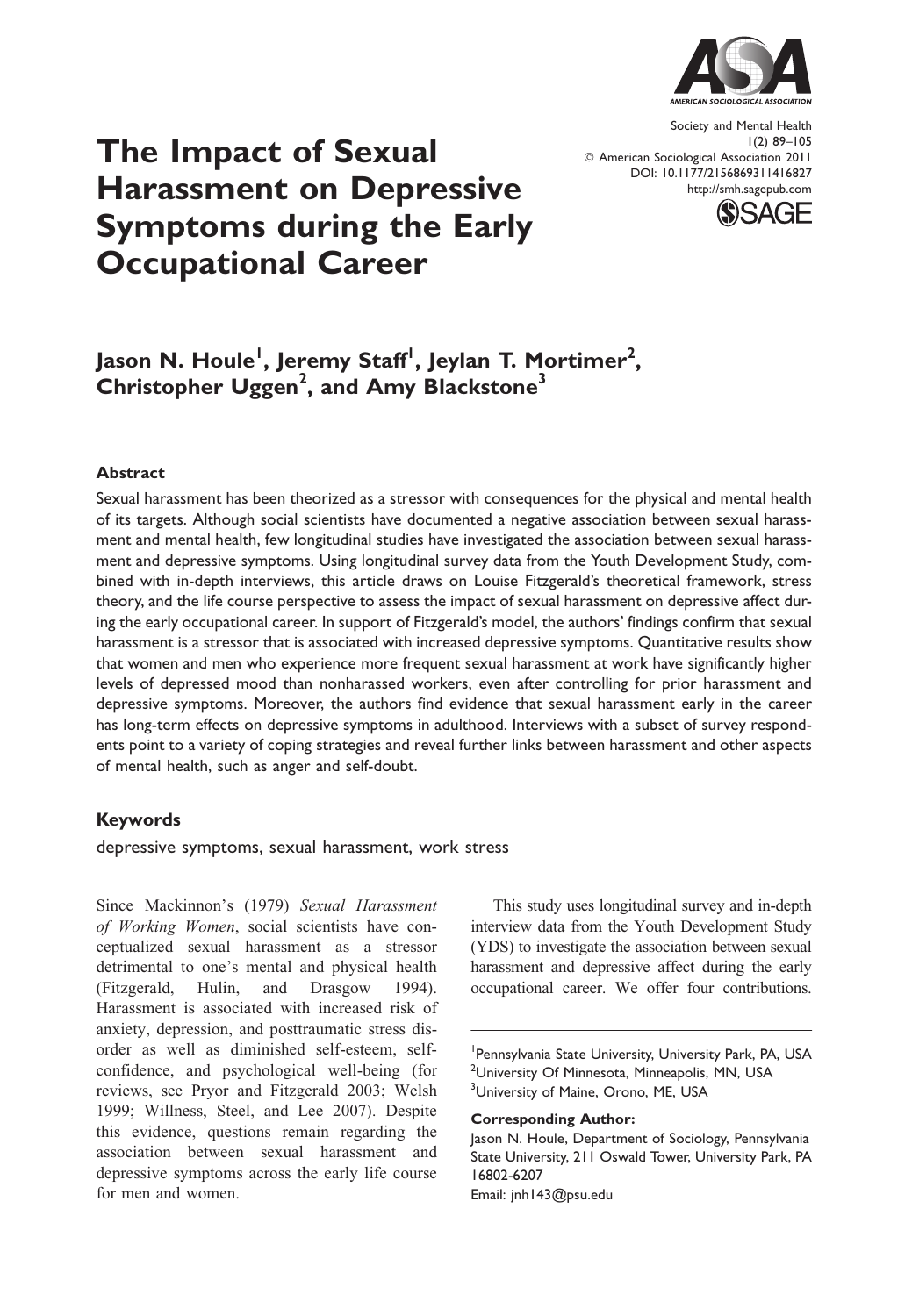First, our study follows young people prospectively from their earliest work experiences to their adult jobs. This allows us to assess the long- and shortterm implications of harassment experiences across the entire early occupational career. Second, our longitudinal design allows us to account for potential confounders identified in the literature, such as depressive symptoms prior to harassment. This analytic strategy increases confidence that the harassment–depressive symptoms relationship is not spurious. It also allows us to examine whether harassment affects feelings of depression only among subgroups of individuals who may be especially vulnerable to such workplace behavior because of their prior mental health or harassment history (Schneider, Swan, and Fitzgerald 1997). As we review in more detail below, we can also account for key antecedents and confounders of sexual harassment and mental health identified by stress theory and Fitzgerald's integrated theoretical model of sexual harassment (e.g., Fitzgerald et al. 1994, 1997; Schneider et al. 1997).

Third, we examine whether sexual harassment affects depressive symptoms for both men and women. Prior research on the psychological consequences of sexual harassment is based primarily on women, but men are also at risk for workplace harassment (Waldo, Berdahl, and Fitzgerald 1998). Although men are less likely than women to label harassing behaviors as sexual harassment (Uggen and Blackstone 2004), men accounted for 16 percent of all sexual harassment charges filed with the U.S. Equal Employment Commission in 2009 (U.S. EEOC; 2010). On the basis of extant research, it is unclear whether sexual harassment is likely to lead both men and women targets to feel depressed.

Finally, we describe how these processes unfolded for some of our survey respondents through interviews with 33 YDS participants. Interviewees described the context of their experiences and their subjective reactions to sexual harassment. From the interview data, we are able to hear directly from respondents in their own words. Interviewees report elements of risk, coping, and resilience that are not directly measured in the survey. Our qualitative data are not representative of all survey respondents; instead, we interviewed a purposive sample of those who reported harassment in the survey to learn more about the context and consequences of their experiences. We thus draw from both survey and interview data to better understand the link between mental health and harassment.

## THEORETICAL BACKGROUND

Sexual harassment, defined as unwelcome sexual conduct that interferes with one's job and creates a hostile work environment, can occur as either a single isolated incident or repeated incidents over time (Mackinnon 1979; Uggen and Blackstone 2004:65). Sexual harassment includes behaviors ranging from offensive materials in the workplace to sexual comments and inappropriate touching (Gruber 1990; Osman 2004). We consider sexual harassment to be a chronic stressor because it puts targeted workers under physical and mental stress in their day-to-day work activities. We ask four research questions about the relationship between sexual harassment and mental health across the early adult life course as they pertain to stress theory (Pearlin 1989).

# Is Harassment Associated with Depressive Symptoms?

According to stress theory (Pearlin 1989), group differences in mental health and well-being result from disparities in exposure to stressors and access to personal and social resources that allow individuals to cope with stressful experiences. Stressful experiences are expected to be particularly deleterious to mental health when they are chronic, negative, and unpredictable; are a threat to one's identity; or signify a failure to achieve a desired goal (Avison and Turner 1988; Thoits 1991). Stress theory also predicts that some groups may be more vulnerable to stress than others, particularly if these groups lack the power or resources to cope with stressors (Kessler and McLeod 1984; Thoits 1995).

Louise Fitzgerald and her colleagues (Fitzgerald et al. 1994, 1997; Fitzgerald and Shullman 1993; Schneider et al. 1997) developed an integrated theoretical model that identifies the causes and consequences of workplace sexual harassment. The authors identify possible antecedents of sexual harassment, including individual (e.g., race, age, marital status, socioeconomic status) and workplace characteristics. They also theorize that sexual harassment is a stressor that can lead to work withdrawal, career instability, job dissatisfaction, and poor mental and physical health. This portion of the model, analogous to Pearlin's (1989) general stress process model, posits that the frequency and severity of harassment are key predictors of mental health and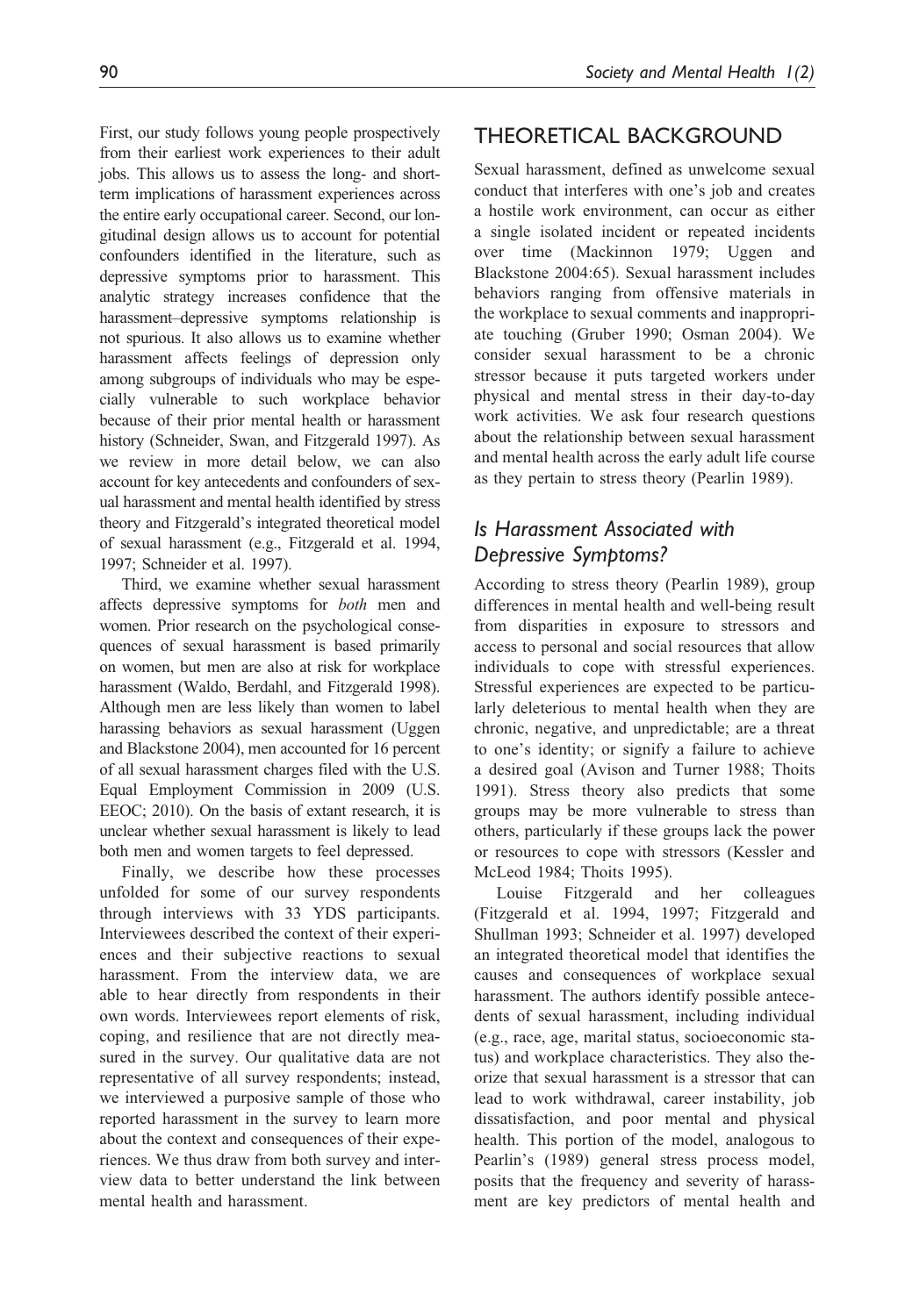well-being and that personal vulnerability (i.e., gender, prior harassment, and prior mental health) moderates the association between harassment and negative outcomes.

Previous tests of Fitzgerald's model rely on cross-sectional data from adult women workers in single occupations (e.g., lawyers) or in particular organizations (e.g., university employees). However, because sexual harassment experiences vary by occupation (Richman et al. 1999), samples should include workers in a broad range of occupations. Harassment studies based on crosssectional samples of adult workers may also miss previously targeted respondents who have withdrawn from the labor market (Coles 1986; Gutek and Koss 1993). Prior research is also limited because it does not include lagged measures of mental health. The inclusion of lagged standardized measures of depressive symptoms in the present study increases confidence that the relationship between harassment and mental health is not biased by stable differences across persons. Thus, our first research question simply asks, net of confounders, is the frequency and severity of sexual harassment in adulthood associated with increased depressive symptoms?

## Is There a ''Long Arm'' of Early Career Harassment for Depressive Symptoms in Adulthood?

An important unanswered question is whether harassment has long-term consequences for mental health and well-being. Although most harassment research has focused on adult workers, workplace sexual harassment is common in adolescence and young adulthood (Fineran 2002) in part because younger workers have little power in the workplace and are perceived as easier targets (Blackstone, Uggen, and McLaughlin 2009; Uggen and Blackstone 2004). As such, harassment in early life may have long-term implications for adult depressive symptoms.

Fitzgerald's integrated model does not fully explore the potential long-term effects of sexual harassment on adult mental health. Prior work merging stress theory with the life course perspective provides more insight into this relationship and identifies pathways by which early life stressors may affect later-life mental health (e.g., Elder, George, and Shanahan 1996; George 1999; Pearlin et al. 2005). We focus on three of these pathways: (1) stress proliferation, (2) stability of depressive symptoms over time, and (3) depletion of resources.

One way that early life stressors can affect later mental health is through stress proliferation, which occurs when stressful experiences lead to additional stressors (Pearlin et al. 2005:210). Early life stressors can have long-term effects on mental health because stressful experiences at one point increase the risk of stressful experiences at a later point. There is evidence that sexual harassment proliferates across the life course. Early targets are more likely than nontargets to be targeted again later in life (Uggen and Blackstone 2004). As such, early-career sexual harassment may affect laterlife depressive symptoms through subsequent experiences of sexual harassment.

Another pathway by which early sexual harassment could influence later-life depressive symptoms is through the stability of depressive symptoms. If sexual harassment heightens depressed mood among young workers, and if depressive symptoms are stable over time, then early targeting could contribute to poor long-term mental health, irrespective of harassment in adulthood. Poor mental health also increases the likelihood of exposure to social stressors (Turner and Turner 2005). Thus, early harassment could increase depressive symptoms, which could in turn increase the risk of later harassment and depressive symptoms in adulthood.

Finally, early-life sexual harassment may affect later-life depressive symptoms through diminished resources. Sexual harassment is associated with work withdrawal, job turnover, and career instability (Coles 1986; Gutek and Koss 1993), all of which can threaten adult socioeconomic status and increase depressive symptoms. Given this extant research and theory, we ask whether early-career sexual harassment is associated with depressive symptoms in adulthood. If so, is the association explained by (1) sexual harassment later in the career, (2) prior depressive symptoms, or (3) adult socioeconomic status and employment status?

## The Vulnerability of Targets: For Whom Is Harassment Distressing?

Fitzgerald's theoretical model, like stress theory, also suggests that the psychological impact of sexual harassment is conditioned in part by the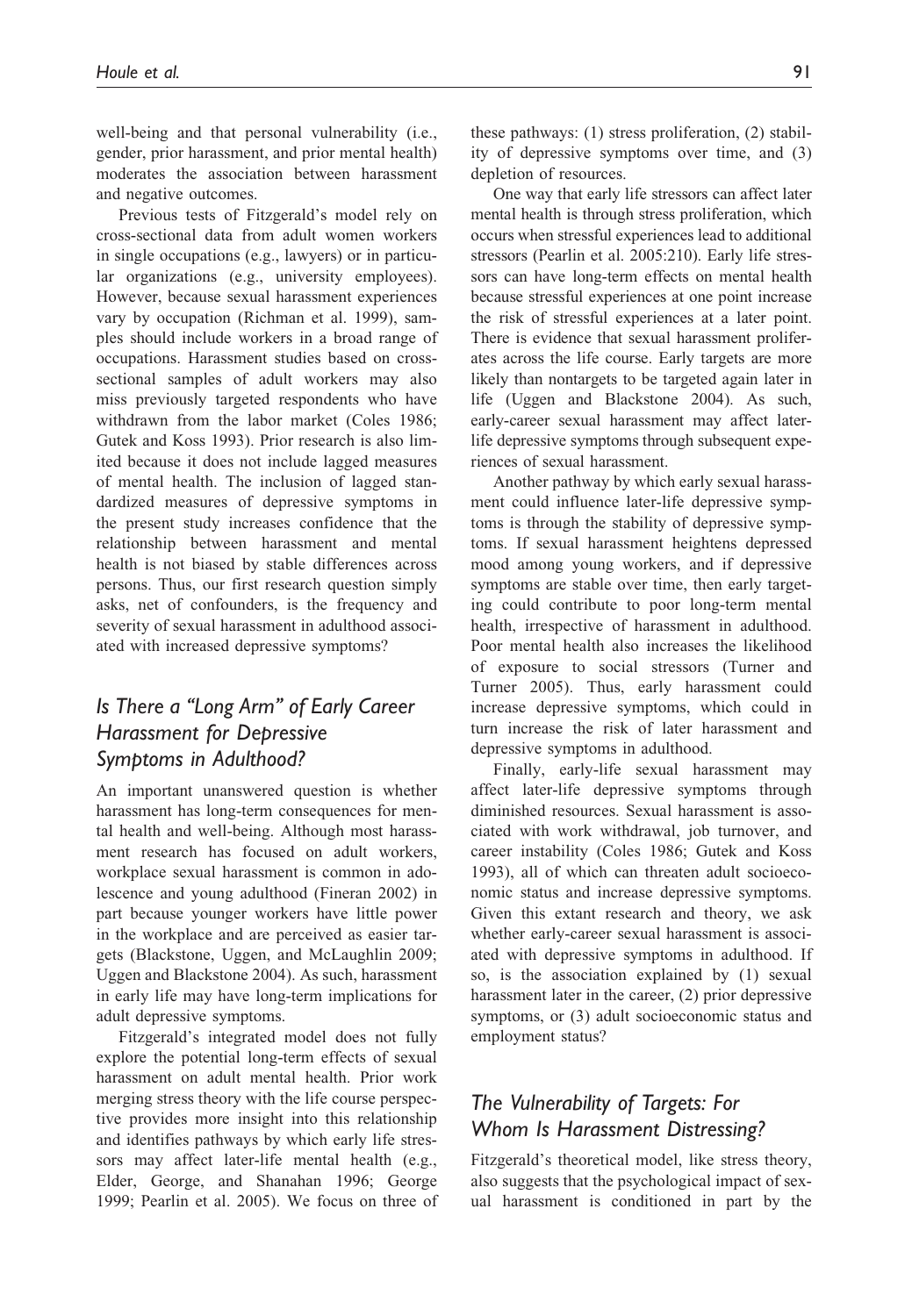target's vulnerability to harassment. Some groups may be more vulnerable to the psychological impact of stressful experiences, especially if the stressors are chronic or if they have insufficient resources to buffer stressful life events and circumstances (Kessler and McLeod 1984; Thoits 1995). Drawing from the stress literature, several individual characteristics are expected to moderate the psychological impact of sexual harassment, including prior sexual harassment, prior mental health, and gender.

Fitzgerald's model suggests that those who were harassed before may react more negatively to harassment than first-time targets because past experience diminishes one's ability to cope (Fitzgerald et al. 1997). Similarly, stress theory and the life course perspective assume that stressful experiences create a generalized vulnerability to stress, so that stressors have stronger effects on mental health for those who experienced earlier life stressors (George 1999). Negative experiences at work may be especially deleterious to mental health if they occur repeatedly through the career, as the accumulation of workplace stressors may exert larger effects than a single isolated incident (Avison and Turner 1988). Yet past research does not consider prior harassment as a moderator of subsequent harassment effects on depressive symptoms.

Another oft-cited but rarely tested indicator of target vulnerability is prior mental health. Prior research suggests that sexual harassment is most deleterious to the mental health of those who are "particularly sensitive" to such behaviors, such as those with poor mental health (Schneider et al. 1997:403). We ask whether past harassment moderates the proximal association between harassment and depressive affect and whether the detrimental effects of harassment are exacerbated for those with a history of frequent depressive symptoms.

Gender is another potential indicator of target vulnerability. Although harassment is more prevalent among women, harassment rates of men are nontrivial (Uggen and Blackstone 2004), as nearly 20 percent of men in some studies report that they experienced sexual harassment (Pryor and Fitzgerald 2003:81). Similarly, the percentage of all EEOC sexual harassment claims filed by men rose from 11.6 percent in 1997 to 16 percent in 2009 (U.S. EEOC 2010), although the number of harassed men may be even higher (Waldo et al. 1998).<sup>1</sup>

Prior research on this topic focuses almost exclusively on the harassment and mental health of women. But there are several reasons to expect gender differences in the effect of sexual harassment on mental health. Research on gender stratification shows that women are less likely than men to hold positions of power in the workplace (Smith 2002). Relative to men, women also receive fewer rewards for their work (Kilbourne et al. 1994; Reskin 2000) and are more likely to experience role strain when employed (Aneshensel and Pearlin 1987). Men's more privileged position in the workplace may shield them from the harassment's detrimental effects, whereas for women, the negative effects may reinforce their subordinate position in the workplace (Berdahl, Magley, and Waldo 1996). We thus consider whether the effect of harassment on depressive affect is greater for women than men.

## How Do Targets Frame Their Experience? Insights from Interviews with Targets of Harassment

This study also draws from qualitative interviews with targets of harassment to better understand their perceptions and how they cope with such potentially distressing events. A key tenet in the stress literature is that the effects of stressful experiences on mental health depend on an individual's coping resources and coping strategies (e.g., Lazarus 1993; Thoits 1995:60). Of particular importance to the coping process is how individuals appraise their stressful experiences (Lazarus 1993), which is illuminated in the qualitative interviews. Our qualitative data also allow us to use inductive reasoning to generate hypotheses about the nature of the relationship between sexual harassment and mental health. This multimethod approach offers a rare opportunity to understand not only what people experience when it comes to sexual harassment but also how some people experience it. What is the subjective experience of harassment among a subset of our survey respondents? That is, how do targets respond to and cope with their harassment experiences?

## **METHOD**

## The YDS

Data are drawn from the YDS, a prospective longitudinal study of 1,010 teenagers located in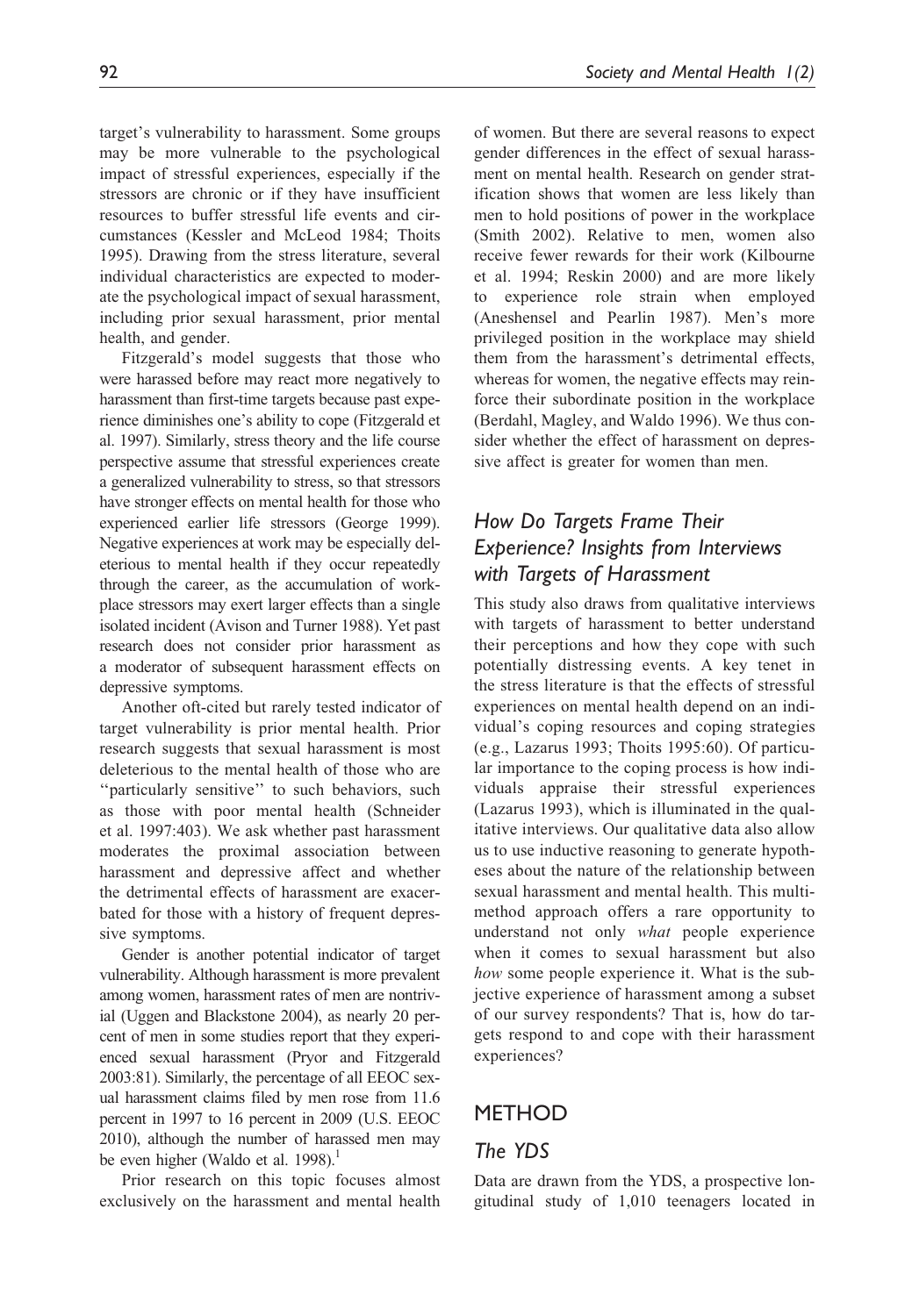a greater metropolitan area of approximately 3 million residents. The YDS began in 1988 with a randomly chosen community sample of ninth graders enrolled in the St. Paul Public School District in Minnesota. U.S. 1990 Census data indicate that this site is comparable to the nation as a whole with respect to per capita income, rates of unemployment and labor force participation, and the percentage of nonwhite residents (Mortimer 2003). The YDS panel was surveyed annually from grades 9 to 12. Yearly questionnaires, administered in school, included a large battery of items tapping early experiences in work, plans for the future, school performance, and adjustment. From 1992 to 2004, respondents completed up to 11 follow-up surveys indicating their mental health, achievement, job-related conditions, and harassment. By 2004, when most respondents were 30 to 31 years old, 73 percent of the initial participants had been retained  $(n =$ 735). Although panel retention through the study is uncorrelated with numerous measures of socioeconomic background, achievement, and adjustment, women were more likely to be retained than men, and whites were more likely to be retained than nonwhites; youth who did not have an employed parent at the outset of the study also had greater attrition (see Staff and Mortimer 2007).

We used the ICE multiple imputation procedure in the Stata statistical package to regain respondents who were missing information on the predictor variables (Royston 2009). We imputed values into five data sets using all of the outcome and predictor variables in the imputation procedure. The ICE procedure uses tailored regression equations to calculate imputed values for continuous and categorical variables (Royston 2009). Following von Hippel (2007), we then deleted three cases that were originally missing data on the outcome variable. After imputation, our analysis sample included 732 respondents.

In addition to the survey data, we interviewed 33 of the YDS respondents. Participants were selected on the basis of their survey responses in 1999; we sent letters to 98 men and 86 women who reported experiencing some form of harassing behavior at work, inviting them to discuss their experiences in a one-on-one interview for which they would be paid \$40. Of those invited to participate, 28 men and 30 women expressed interest by returning a postcard and providing a telephone number where they could be reached. We attempted to schedule interviews with all those who expressed interest, but we were not able to reach some respondents. In all, we completed interviews with 14 men and 19 women. We found little difference in the harassing behaviors and depressive mood of interview participants and those who were invited but did not participate. Of course, we have no way of knowing for certain that the qualitative findings would remain with a larger sample. We therefore caution against interpreting our qualitative findings as representative of the entire population of eligible interview participants.

#### **Measures**

Our analyses include survey measures of workplace sexual harassment, depressive affect, educational attainment, job characteristics, and background characteristics. Table 1 provides descriptive statistics for all variables in the observed and imputed data sets.

Sexual harassment. Workplace sexual harassment is assessed by questions based on the Inventory of Sexual Harassment (Gruber 1992) and the Sexual Experiences Questionnaire (Gefland, Fitzgerald, and Drasgow 1995). In 2004, respondents (ages 30 to 31) were asked,

At any job you have held since July 2003, were you ever in a situation where a supervisor, co-worker/customer, or client: (1) stared or leered at you in a way that made you uncomfortable; (2) attempted to discuss sex; (3) displayed offensive pictures, posters, or other materials; (4) made repeated requests for drinks or dinner despite rejection; (5) made attempts to establish an unwanted sexual relationship with you; (6) told suggestive stories or made offensive remarks; (7) touched you in a way that made you uncomfortable; or (8) suggested that you cooperate with sexual behaviors in order to be well treated.

If respondents had experienced sexual harassment, they were also asked to report how often these sexual harassment incidents occurred (each item ranged from zero to four or more times). The sexual harassment items had highly skewed distributions. For instance, the percentage of workers who reported zero times to the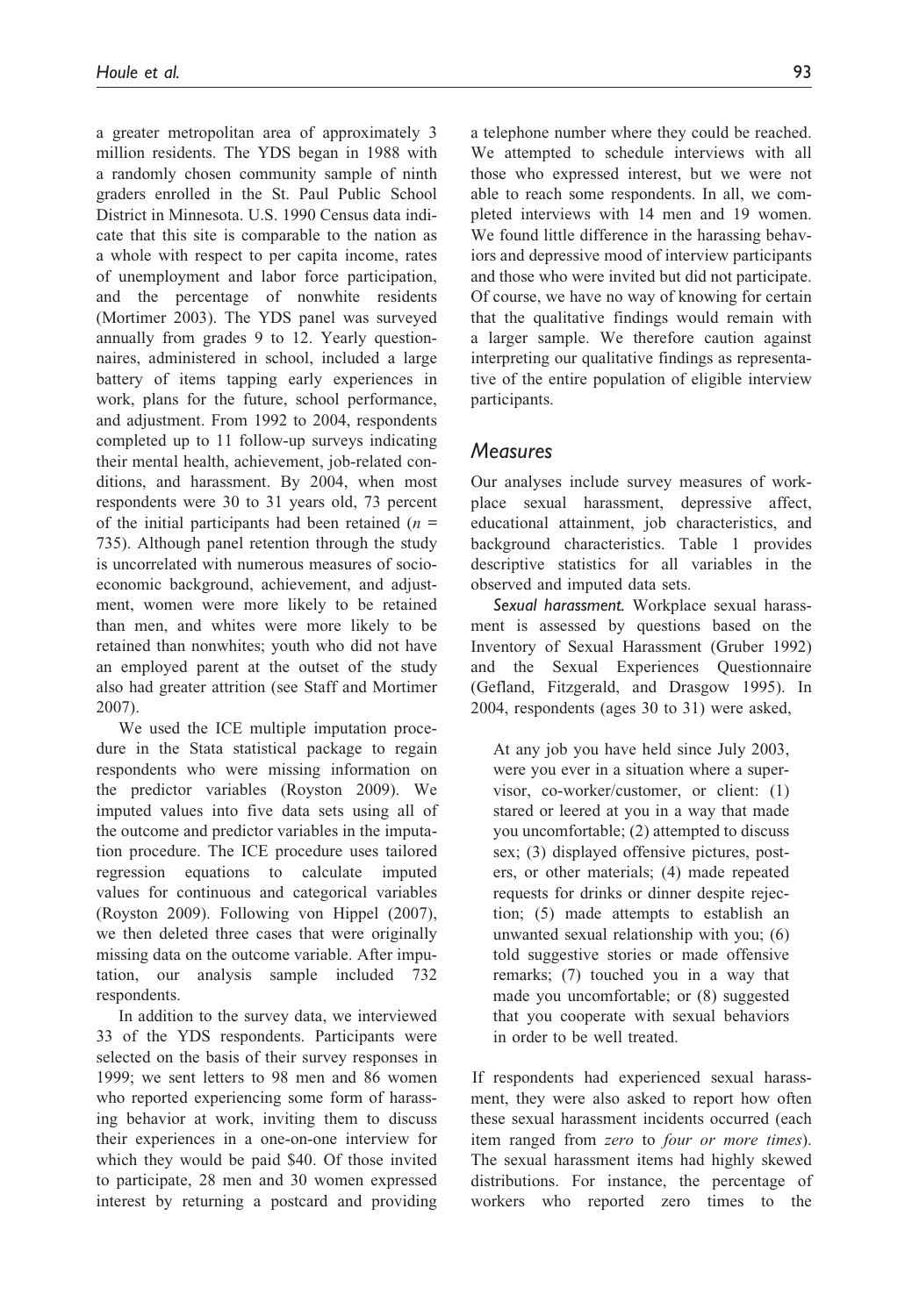|                                                   |        | Observed |     |         | Imputed |     |
|---------------------------------------------------|--------|----------|-----|---------|---------|-----|
| Variable                                          | M or % | SD       | n   | M or %  | SD      | n   |
| Depressive affect                                 |        |          |     |         |         |     |
| Ages 30-31                                        | 9.21   | 3.10     | 732 | 9.21    | 3.10    | 732 |
| Ages 14-15                                        | 10.34  | 3.19     | 719 | 10.35   | 3.20    | 732 |
| Harassment experiences                            |        |          |     |         |         |     |
| (IRT scales)                                      |        |          |     |         |         |     |
| Ages 30-31                                        | 0.01   | 0.76     | 662 | 0.02    | 0.77    | 732 |
| Ages 29-30                                        | 0.00   | 1.85     | 598 | 0.04    | 1.85    | 732 |
| Ages 19-26                                        | 0.00   | 1.53     | 628 | 0.00    | 1.53    | 732 |
| Ages 14-18                                        | 0.00   | 2.54     | 627 | $-0.04$ | 2.48    | 732 |
| Demographics                                      |        |          |     |         |         |     |
| Educational attainment<br>(ages 30-31)            | 4.36   | 1.74     | 735 | 4.37    | 1.74    | 732 |
| % Currently married or<br>cohabiting (ages 30-31) | 71     |          | 735 | 72      |         | 732 |
| % Not currently employed<br>(ages $30-31$ )       | 16     |          | 733 | 16      |         | 732 |
| % Male (vs. female)                               | 42     |          | 735 | 42      |         | 732 |
| % White race (vs. nonwhite)                       | 79     |          | 719 | 79      |         | 732 |
| Standardized household<br>income (ages $14-15$ )  | 0.17   | 0.93     | 709 | 0.16    | 0.94    | 732 |
| Other workplace stressors                         |        |          |     |         |         |     |
| Job stressors (age 28-29)                         | 2.25   | 0.53     | 562 | 2.26    | 0.54    | 732 |

Table 1. Means, Standard Deviations, and Percentages for Observed and Imputed Data

Note: IRT = item response theory.

harassment items ranged from 81 percent (for attempting to discuss sex) to 99.5 percent (suggesting cooperation with sexual behaviors to be well treated). Approximately 7 percent of respondents were not employed from 2003 to 2004 and thus did not report harassment experiences, and 59 percent of the employed respondents reported no harassment.

Since the frequency and severity of stressors are hypothesized to be important predictors of mental health and well-being (Fitzgerald et al. 1997; Loy and Stewart 1984), we used item response theory (IRT) scaling procedures (Hambleton and Swaminathan 1985; Osgood, McMorris, and Potenza 2002) to construct a measure of sexual harassment. This measure ranks individuals along a latent continuum of the construct of interest based on the observed response patterns of both the frequency and severity of harassment. Because the categorical harassment items were skewed, the intervals between response choices were unequal, and the behaviors ranged in seriousness, we created a harassment scale using the IRT scaling methods available in Stata's Glamm program (Zheng and Rabe-Hesketh 2007).

Respondents were also asked questions regarding prior workplace sexual harassment experiences in 2003 (ages 29 to 30) and 1999 (ages 25 to 26). In both surveys, the items included (1) offensive jokes, remarks, or gossip about other men or women; (2) offensive jokes, remarks, or gossip directed at the respondent; (3) direct questioning about the respondent's private life; (4) staring or invasion of the respondent's personal space; (5) unwanted touching; (6) staring or leering at the respondent in a way that made him or her uncomfortable; and (7) pictures, posters, or other material that the respondent found offensive. In 2003, respondents were asked about harassment experiences in the past year, whereas in the 1999 survey, respondents were asked about sexual harassment during (1) any job during high school or (2) any job since high school. Using IRT scaling methods for categorical data, we created three additional measures of harassment experiences at ages 29 to 30, 19 to 26, and 14 to 18.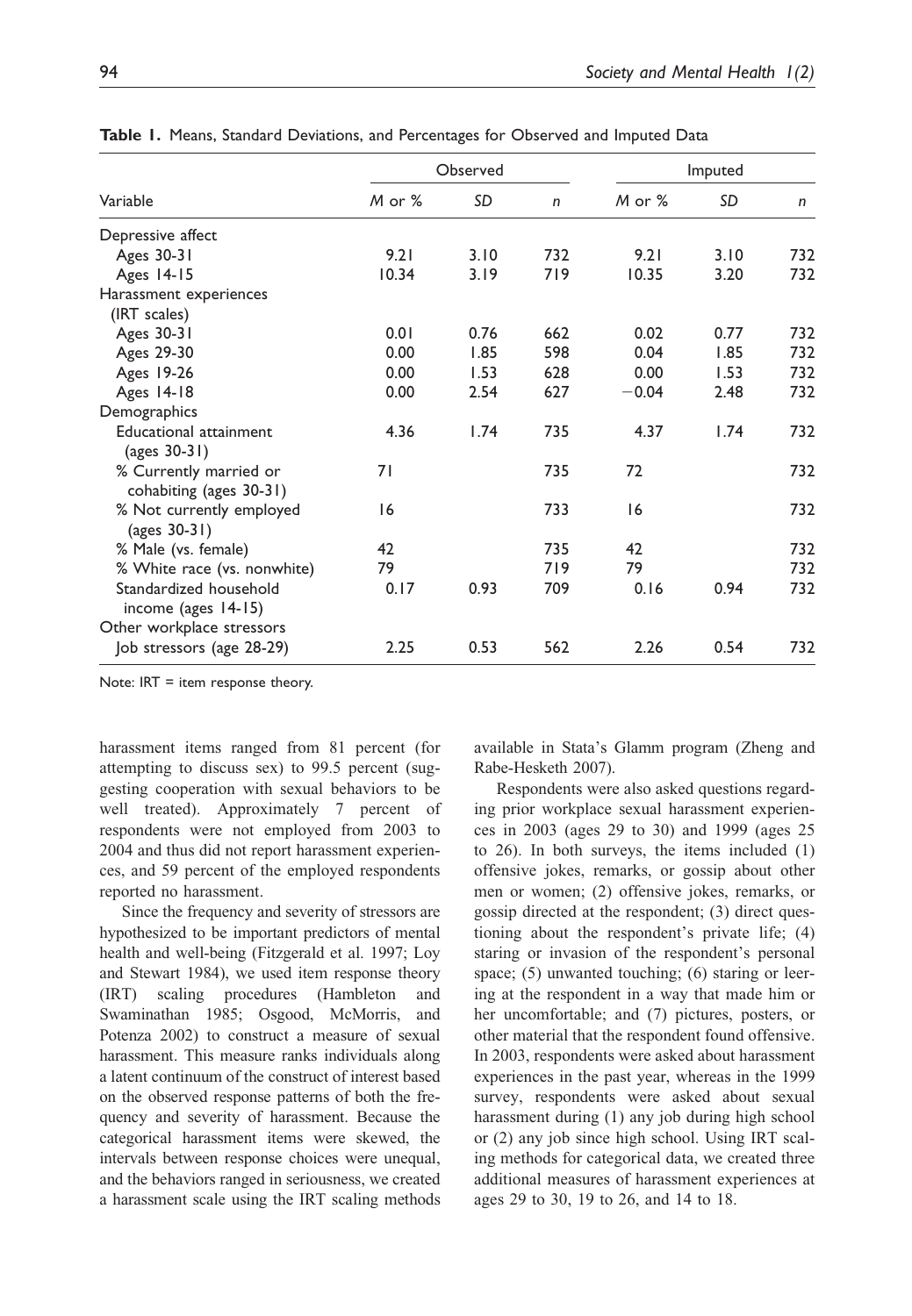Depressive affect. Depressive affect is measured during ninth grade (1988; ages 14 to 15) and 16 years later (2004; ages 30 to 31). These measures are based on the General Well-being Scale of the Current Health Insurance Study Mental Health Battery (see Ware et al. 1979). In both surveys, respondents were asked four items: (1) ''Have you felt depressed?'' (2) ''Have you been in low or very low spirits?'' (3) ''Have you felt downhearted and blue?'' and (4) ''Have you been under any strain, stress, or pressure?'' Responses to the four items ranged on a five-point scale from none of the time to all of the time. Although not shown, measures of depressive affect (in adolescence and adulthood) are significantly correlated ( $r = .196$ ,  $p < .001$ ).

Work stressors. The measure of work stressors is a summary composite of eight items ( $\alpha$  = .65) that indicate time pressure; exposure to excessive heat, cold, or noise; work overload; and a lack of clarity in job responsibilities (see Mortimer, Harley, and Staff 2002). As Fitzgerald (1994:61) insists, ''if none of the quotidian work stressors are represented in the models, then estimates of the effects of one particular stressor (in this case, sexual harassment) will be biased because of model misspecification.'' However, unlike our harassment measures, the work stress variables were asked of employed respondents only during the wave 13 survey (ages 28 to 29), two years prior to the depressive symptoms outcome. Job stress items were imputed for respondents who were not working at ages 28 to 29.

Control variables. We include a number of control variables relevant to both Fitzgerald's integrated model and Pearlin's stress model that are correlated with sexual harassment and depressive symptoms. Educational attainment indicates the respondent's highest academic degree attained by ages 30 to 31. The responses ranged from 1 (elementary or junior high school) to 8 (PhD or professional degree), with the average corresponding to some college. We also include a measure of current work status at ages 30 to 31. Approximately 16 percent of respondents were not employed at ages 30 to 31. Union formation indicates whether the respondent was currently married or cohabiting in an intimate relationship (approximately 71 percent of respondents at ages 30 to 31). Analyses include controls for gender  $(1 = male, 0 = female)$ , race  $(1 = white, 0 = non$ white), and a standardized base year parental report of total household income (13-point scale ranging from *under*  $$5,000$  to  $$100,000$  or more). Approximately 58 percent of the analysis sample are female and 79 percent of the sample are white.

Qualitative interviews. In conducting the interviews, our goal was to learn about the context of participants' experiences and their ideas about sexual harassment more generally. As is common in qualitative interviewing (Esterberg 2002), we asked our interview participants to describe their experiences in their own words and did not provide specific response categories. Instead, we asked them to tell us about the experiences they felt were most important to share, given their knowledge of our interests in sexual harassment, problems in the workplace, and workplace sexuality.

To analyze the in-depth interview data, we first tape-recorded and transcribed each of the interviews. The transcripts, ranging from 20 to 60 pages each, were then imported into the NVivo qualitative analysis program. NVivo is designed to assist researchers with organizing, managing, interpreting, and analyzing non-numerical, qualitative data. Each transcript was closely reviewed in a search for common themes across interviews and like categories of data. Similar passages were coded together and these passages or ''meaning units'' (Weiss 2004) were then labeled and given a name intended to succinctly portray distinct themes. For this article, we focus on passages from the interviews that address how respondents cope with harassment. The interview excerpts we include were chosen because they represent patterns across the interviews. We use pseudonyms to maintain the confidentiality of interview participants and, in some cases, have changed minor but potentially identifying details (e.g., company names and locations)

## RESULTS

In Table 2, we display unstandardized ordinary least squares coefficients indicating the effect of workplace sexual harassment on depressive affect at ages 30 to 31. In all of our analyses, we used the mim command in Stata (Royston, Carlin, and White 2009) to combine estimates for the imputed data sets and adjust standard errors according to Rubin's (1987) rules. As shown in Table 2, sexual harassment in the most recent year is positively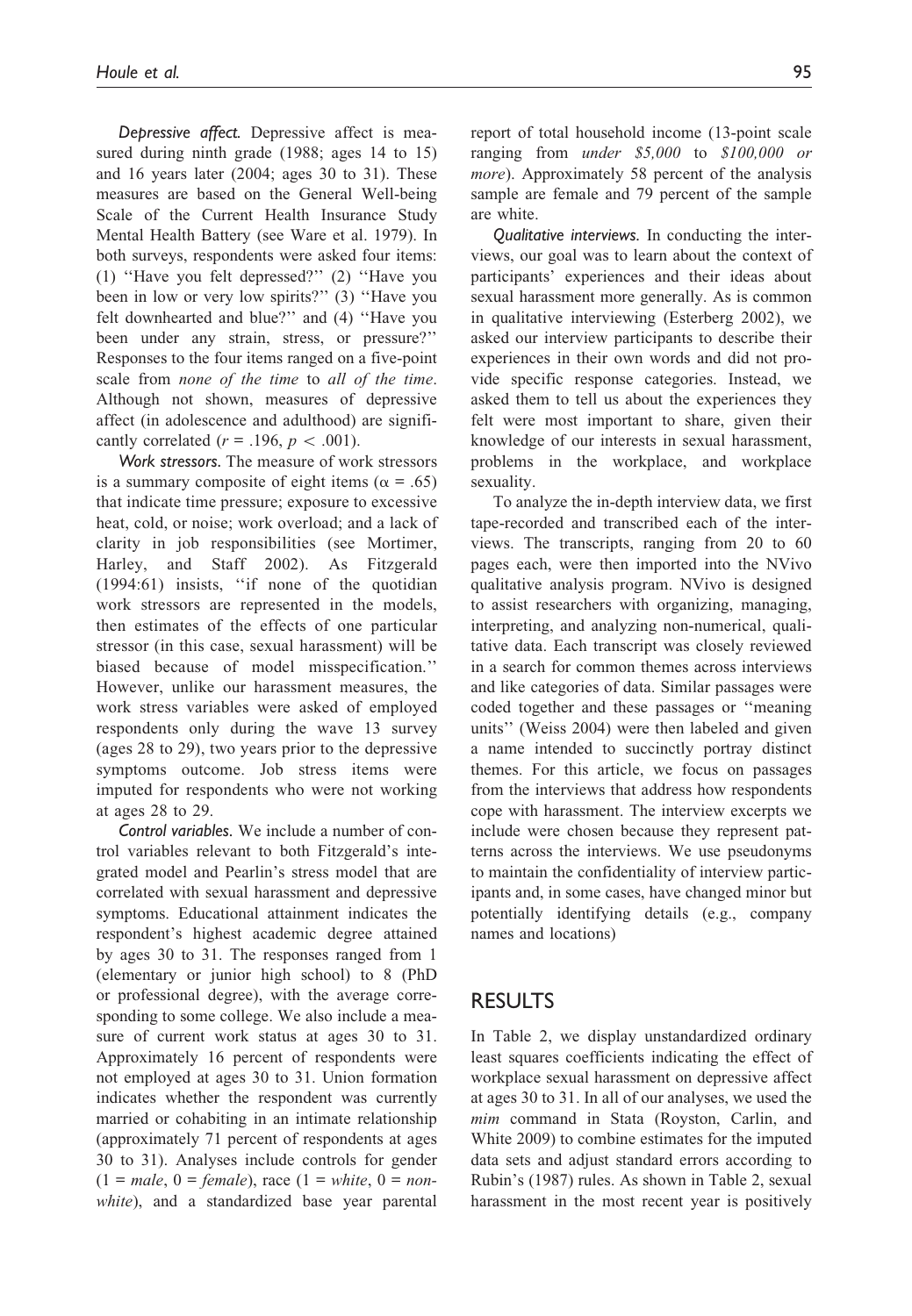| Predictor Variable                                    | Model I              | Model 2       | Model 3       | Model 4              | Model 5      | Model 6       |
|-------------------------------------------------------|----------------------|---------------|---------------|----------------------|--------------|---------------|
| Harassment experiences                                |                      |               |               |                      |              |               |
| (IRT scales)                                          |                      |               |               |                      |              |               |
| Age 30-31                                             | $0.673***$           |               |               |                      | $0.512**$    | $0.395*$      |
|                                                       | (0.143)              |               |               |                      | (0.162)      | (0.174)       |
| Age 29-30                                             |                      | $0.217***$    |               |                      | 0.118        | 0.084         |
|                                                       |                      | (0.062)       |               |                      | (0.069)      | (0.067)       |
| Age 19-26                                             |                      |               | $0.202*$      |                      | 0.134        | 0.121         |
|                                                       |                      |               | (0.078)       |                      | (0.092)      | (0.088)       |
| Age 14-18                                             |                      |               |               | 0.046                | $-0.036$     | $-0.035$      |
|                                                       |                      |               |               | (0.049)              | (0.056)      | (0.053)       |
| Educational attainment                                | $-0.161*$            | $-0.154*$     | $-0.167*$     | $-0.158*$            | $-0.165*$    | $-0.180**$    |
| (ages 30-31)                                          | (0.065)              | (0.066)       | (0.066)       | (0.066)              | (0.065)      | (0.065)       |
| Currently married or                                  | $-0.808***-0.870***$ |               |               | $-0.875***-0.900***$ | $-0.799***$  | $-0.763***$   |
| cohabiting (ages 30-31)                               | (0.240)              | (0.241)       | (0.243)       | (0.243)              | (0.240)      | (0.237)       |
| Not currently employed (ages                          | $0.895**$            | $0.948**$     | $1.017***$    | $1.024***$           | $0.885**$    | $0.859**$     |
| $30-31)$                                              | (0.304)              | (0.306)       | (0.304)       | (0.307)              | (0.306)      | (0.308)       |
| White race (vs. nonwhite)                             | $-0.553*$            | $-0.575*$     | $-0.598*$     | $-0.626*$            | $-0.525$     | $-0.502$      |
|                                                       | (0.275)              | (0.277)       | (0.277)       | (0.279)              | (0.273)      | (0.274)       |
| Standardized household income                         | $-0.071$             | $-0.059$      | $-0.045$      | $-0.045$             | $-0.071$     | $-0.053$      |
| (ages 14-15)                                          | (0.125)              | (0.127)       | (0.126)       | (0.127)              | (0.125)      | (0.123)       |
| Depressive affect                                     | $0.143***$           | $0.159***$    | $0.161***$    | $0.168***$           | $0.139***$   | $0.120***$    |
| (ages $14-15$ )                                       | (0.036)              | (0.035)       | (0.036)       | (0.036)              | (0.036)      | (0.035)       |
| Male (vs. female)                                     | $-0.603**$           | $-0.615**$    | $-0.554*$     | $-0.594*$            | $-0.588*$    | $-0.822***$   |
|                                                       | (0.227)              | (0.228)       | (0.229)       | (0.230)              | (0.228)      | (0.228)       |
| Job stressors (ages 28-29)                            |                      |               |               |                      |              | 1.071         |
|                                                       |                      |               |               |                      |              | (0.305)       |
| Intercept                                             | $9.555***$           | $9.421***$    | $9.452***$    | 9.398 ***            | 9.582 ***    | 7.485***      |
|                                                       | (0.586)              | (0.585)       | (0.584)       | (0.591)              | (0.582)      | (0.874)       |
| Adjusted $R^2$ (ranging across<br>the five data sets) | $.119 - 123$         | $.109 - .113$ | $.101 - .107$ | .092-.098            | $.122 - 129$ | $.141 - .172$ |

Table 2. Unstandardized Ordinary Least Squares Coefficients for the Effect of Sexual Harassment on Depressive Affect in Adulthood (Ages 30-31)

Note:  $N = 732$ . Standard errors in parentheses. IRT = item response theory.  $*_{\mathcal{D}}$  < .05.  $*_{\mathcal{D}}$  < .01.  $*_{\mathcal{D}}$  < .001.

associated with adult depressive affect, even after controlling for prior depressive affect and other controls (model 1). Prior harassment at ages 29 to 30 (model 2) and ages 19 to 26 (model 3) likewise have statistically significant independent effects on depressive symptoms, net of earlier depressed mood and controls. Adolescent harassment (ages 14 to 18) had no significant effect on depressed mood at ages 30 to 31. Thus, prior harassment has a potent lagged effect, even after several years, and current harassment has detrimental effects even when prior harassment is taken into account (model 5). However, when prior and adult harassment measures are included in the same model, the effects of prior harassment at ages 29 to 30 and 18 to 26 are reduced to statistical nonsignificance. Thus, more recent measures of harassment fully explain the effect of prior harassment on adult depressive symptoms. Given that early harassment is predictive of later harassment (see appendix), these findings suggest that the effects of early career harassment on depressive symptoms operate through later career harassment. In additional analyses (not shown), we find that depressive symptoms measured concurrently with prior harassment (e.g., depressive symptoms at ages 29 to 30 and harassment at ages 29 to 30) do not fully explain the relationship between earlier career harassment and adult depressive symptoms. These results suggest that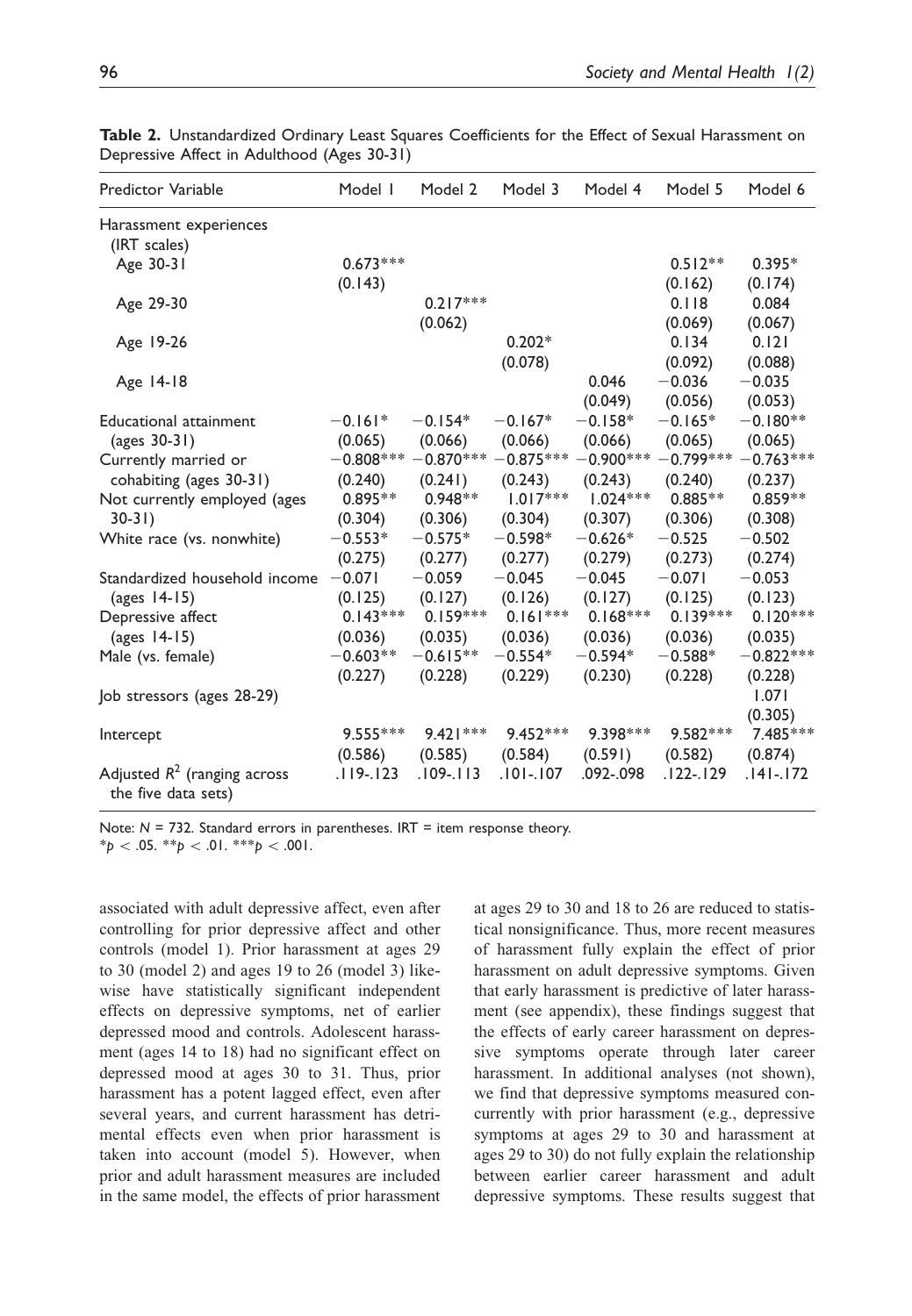early career harassment affects adult depressive symptoms through stress proliferation.

In model 6, we included job stressors as an additional control. Sexual harassment remains associated with depressive affect, net of job stressors at ages 28 to 29 and background factors.<sup>2</sup> Females and nonwhites report higher levels of depressive affect than males and whites. Not working at ages 30 to 31 also predicts higher levels of depressed mood. In addition, consistent with the stress literature, there is notable variation in depressive affect depending on adult family roles and educational attainment. For instance, in all of our model specifications, married or cohabiting individuals have lower levels of depressive affect than individuals who are unmarried or not cohabiting. Educational attainment is negatively associated with depressive affect.

Since exposure to harassment may be a function of these and other key life circumstances, we examined how education, relationship status, prior harassment, and other background variables influenced sexual harassment at ages 30 to 31. The appendix shows estimates for a Tobit model predicting sexual harassment at ages 30 to 31. Tobit regression models are especially useful when predicting IRT transformed scores because they appropriately handle ''censored'' cases (i.e., the 59 percent of respondents who did not report harassment at ages 30 to 31). As shown in the appendix, prior harassment at ages 29 to 30 and 18 to 26 is positively related to harassment at ages 30 to 31. Depressive affect in adolescence, but not harassment, is also positively associated with harassment at ages 30 to 31. Respondents who are married or cohabitating are less likely to be harassed.

Next, to examine whether prior harassment, prior depressive affect, gender, job stress, and educational attainment condition the effect of sexual harassment on depressive symptoms, Table 3 shows results for a series of models that interact recent workplace sexual harassment with prior harassment (models 1 to 3), prior depressive affect (model 4), gender (model 5), job stress (model 6), and educational attainment (model 7). Overall, the interaction coefficients show little evidence of conditional effects. Even though prior harassment and depressive affect influence depressive symptoms in adulthood, the results show that recent sexual harassment is not especially detrimental for those who experienced prior harassment or for those who were depressed. Furthermore, although females report higher levels of depressive affect than males, we did not find that the consequences of sexual harassment for depressive symptoms were significantly more detrimental for women than for men. We also found little evidence that educational attainment or prior job stress mitigated or intensified the impact of harassment.

In analyses not shown, we conducted sensitivity tests to ensure that our results were not influenced by how we measured sexual harassment or depressive symptoms. For instance, the removal of items that may not necessarily indicate sexual harassment, such as ''direct questioning of private life,'' from the harassment measure did not affect the pattern of findings. In addition, since 79 percent of respondents had experiences that matched the items on the harassment scale at ages 30 to 31 but did not classify the acts as sexual harassment, we included a dummy variable indicating whether respondents considered any of the experiences sexual harassment. This variable did not change the effect of harassment on depressive affect, nor did it have a significant main effect on depressive affect. Finally, we removed an item from our outcome measure (i.e., ''Have you been under any strain, stress, or pressure?'') that may be confounded with prior stressors, but omitting this item again did not affect the pattern of findings.

In supplemental analyses (not shown), we also considered additional moderators of the relationship between harassment and mental health. These included the status of the perpetrator (supervisor vs. coworker), the gender of the perpetrator, and the sexual orientation of the respondent. None of the moderating effects was statistically significant for women or men.

#### Interview Results

We now turn to interview data to examine respondents' own descriptions of harassment and its aftermath. Three patterns emerged from our analysis of the qualitative data, characterized by mixed feelings, self-doubt, and anger. Participants who expressed mixed feelings were upset by the harassment they experienced, but they also felt strongly about wanting to keep their jobs, even in the face of ongoing harassment. Others questioned, doubted, or even blamed themselves for the harassment they experienced. Another group of interview participants placed blame more directly on their harassers and felt angry.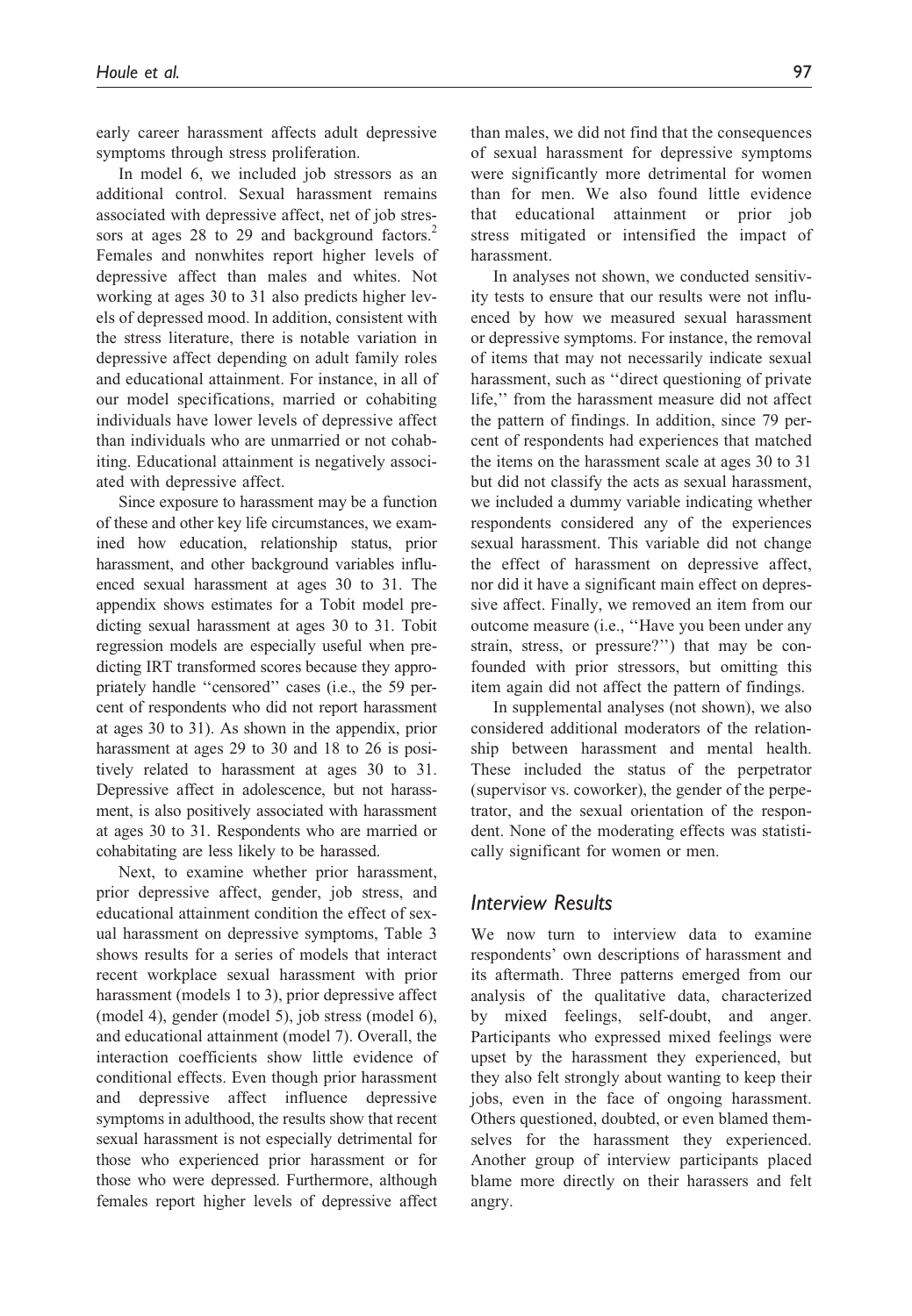| Table 3. Unstandardized Ordinary Least Squares Coefficients for Potential Moderators of the Effects of Recent Harassment on Depressive Affect in Adulthood<br>$(A_{\text{ges}} 30 - 31)$ |                                                                                                               |                                                 |                        |                                                                                    |                                                            |                                                                                                                                        |                                                                                                          |
|------------------------------------------------------------------------------------------------------------------------------------------------------------------------------------------|---------------------------------------------------------------------------------------------------------------|-------------------------------------------------|------------------------|------------------------------------------------------------------------------------|------------------------------------------------------------|----------------------------------------------------------------------------------------------------------------------------------------|----------------------------------------------------------------------------------------------------------|
| Potential Moderating Factor                                                                                                                                                              | Model                                                                                                         | $\mathbf{\sim}$<br>Model                        | S<br>Model             | 4<br>Model                                                                         | 5<br>Model                                                 | ∾<br>Model                                                                                                                             | Model 7                                                                                                  |
| Harassment (ages 30-31) $\times$ Harassment (ages 29-30)                                                                                                                                 | (0.075)<br>$-0.051$                                                                                           |                                                 |                        |                                                                                    |                                                            |                                                                                                                                        |                                                                                                          |
| Harassment (ages $30-31$ ) $\times$ Harassment (ages 19-26)                                                                                                                              |                                                                                                               | (0.106)<br>$-0.070$                             |                        |                                                                                    |                                                            |                                                                                                                                        |                                                                                                          |
| Harassment (ages $30-31$ ) $\times$ Harassment (ages 14-18)                                                                                                                              |                                                                                                               |                                                 | (0.053)<br>$-0.032$    |                                                                                    |                                                            |                                                                                                                                        |                                                                                                          |
| Harassment (ages 30-31) × Depressive Affect<br>$(2ges 14-15)$                                                                                                                            |                                                                                                               |                                                 |                        | (0.048)<br>$-0.011$                                                                |                                                            |                                                                                                                                        |                                                                                                          |
| Harassment (ages $30-31$ ) $\times$ Male                                                                                                                                                 |                                                                                                               |                                                 |                        |                                                                                    | $0.177$<br>$(0.324)$                                       |                                                                                                                                        |                                                                                                          |
| Harassment (ages 30-31) X Educational Attainment                                                                                                                                         |                                                                                                               |                                                 |                        |                                                                                    |                                                            | $-0.122$                                                                                                                               |                                                                                                          |
| Harassment (ages 30-31) × Job Stressors<br>$(2$ ges 30-31)                                                                                                                               |                                                                                                               |                                                 |                        |                                                                                    |                                                            | (0.087)                                                                                                                                | $-0.326$                                                                                                 |
| (ages 28-29)                                                                                                                                                                             |                                                                                                               |                                                 |                        |                                                                                    |                                                            |                                                                                                                                        | (0.299)                                                                                                  |
| Harassment experiences (IRT scales)<br>Ages 30-31                                                                                                                                        | $0.433*$                                                                                                      | $0.422*$                                        |                        | 0.514                                                                              |                                                            | $0.920*$                                                                                                                               |                                                                                                          |
|                                                                                                                                                                                          |                                                                                                               |                                                 |                        |                                                                                    |                                                            |                                                                                                                                        |                                                                                                          |
| Ages 29-30                                                                                                                                                                               |                                                                                                               | $\begin{array}{c} (0.183) \\ 0.085 \end{array}$ |                        | $(0.558)$<br>$0.083$                                                               | 0.333<br>(0.219)<br>0.083                                  | $(0.424)$<br>0.086                                                                                                                     |                                                                                                          |
|                                                                                                                                                                                          |                                                                                                               | $(0.066)$<br>0.122                              |                        |                                                                                    |                                                            |                                                                                                                                        |                                                                                                          |
| Ages 19-26                                                                                                                                                                               | $(0.184)$ $(0.067)$ $(0.067)$ $(0.067)$ $(0.067)$ $(0.067)$ $(0.067)$ $(0.067)$ $(0.067)$ $(0.068)$ $(0.069)$ | (0.088)                                         |                        |                                                                                    | $(0.067)$<br>0.123<br>0.1038<br>0.033<br>0.053)<br>0.179** |                                                                                                                                        | $-1.167$<br>$-0.755$<br>$-0.037$<br>$-0.067$<br>$-0.037$<br>$-0.033$<br>$-0.033$<br>$-0.183$<br>$-0.037$ |
| Ages 14-18                                                                                                                                                                               |                                                                                                               |                                                 |                        |                                                                                    |                                                            |                                                                                                                                        |                                                                                                          |
|                                                                                                                                                                                          |                                                                                                               | $-0.035$<br>$(0.053)$<br>$-0.178**$             | $(0.054)$<br>-0.181**  |                                                                                    |                                                            |                                                                                                                                        |                                                                                                          |
| Educational attainment (ages 30-31)                                                                                                                                                      |                                                                                                               |                                                 |                        |                                                                                    |                                                            |                                                                                                                                        |                                                                                                          |
| Currently married or cohabiting (ages 30-31)                                                                                                                                             | $(0.065)$<br>$-0.759***$                                                                                      | $(0.065)$<br>$-0.761***$                        | $(0.065)$<br>-0.757*** | $(0.066)$<br>0.122<br>0.123<br>0.088<br>0.085<br>0.045<br>0.237<br>0.237<br>0.0237 | $(0.065)$<br>$-0.755**$                                    | $\begin{array}{l} (0.067)\\ 0.129\\ 0.129\\ 0.088\\ 0.037\\ -0.037\\ 0.053\\ -0.181^{***}\\ -0.780^{***}\\ -0.780^{***}\\ \end{array}$ | $(0.065)$<br>-0.761***                                                                                   |
|                                                                                                                                                                                          | (0.237)                                                                                                       | (0.237)                                         | (0.237)                |                                                                                    | (0.238)                                                    |                                                                                                                                        | (0.237)                                                                                                  |
|                                                                                                                                                                                          |                                                                                                               |                                                 |                        |                                                                                    |                                                            |                                                                                                                                        | (continued)                                                                                              |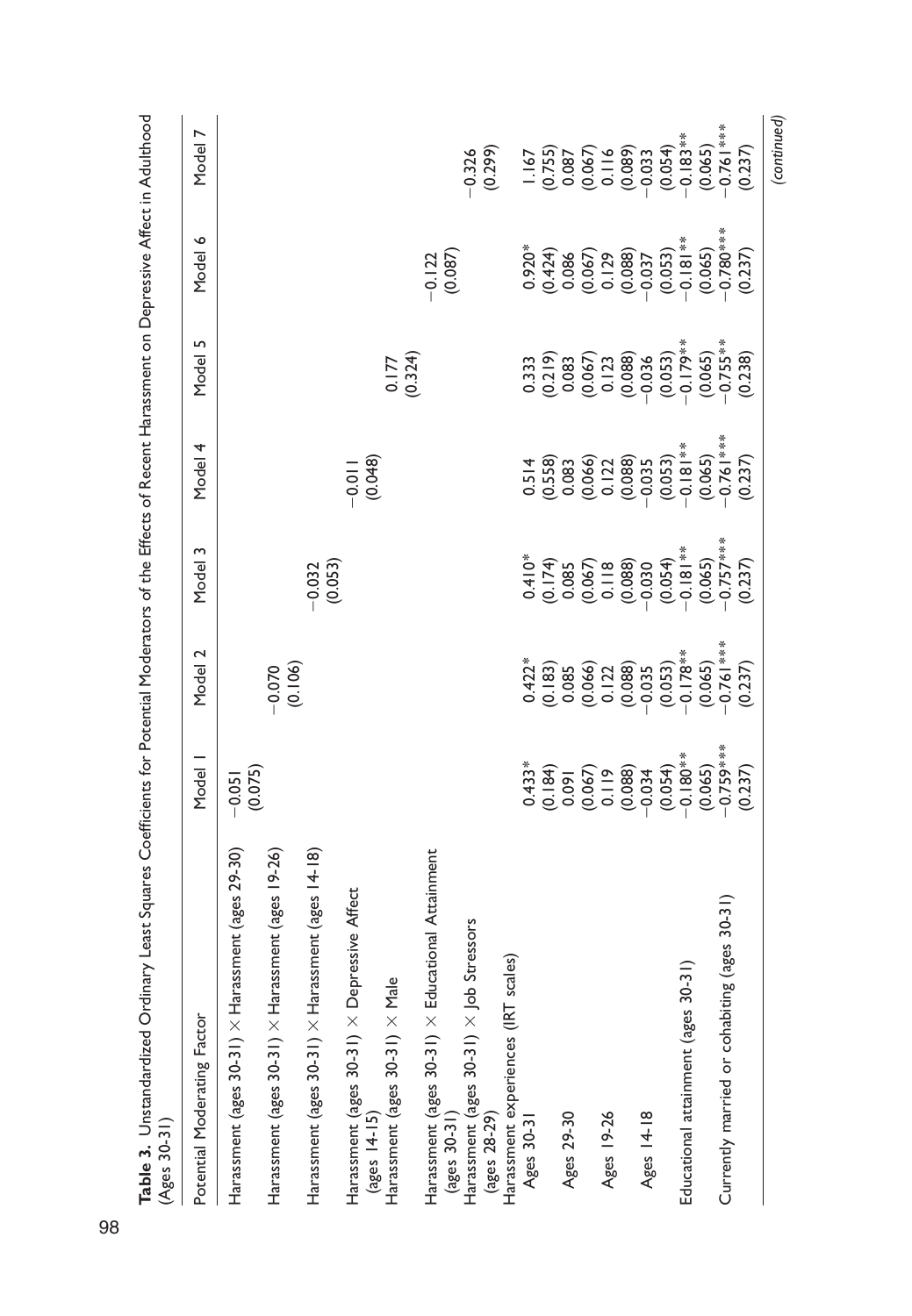| ť |
|---|
|   |
|   |
|   |

| Potential Moderating Factor                                 | Model                                                                                                                                                                                                                                                                                           | Yodel 2 | Model 3                                                                                                                                                                                                                                                                                     | Model 4                                                                                                                                                                                                                                                                                        | Model 5                                                                                                                                                                                                                                                                                           | Model 6                                                                                                                                                                                                                                                                                                                         | Model 7                                                                                                                                                                                  |
|-------------------------------------------------------------|-------------------------------------------------------------------------------------------------------------------------------------------------------------------------------------------------------------------------------------------------------------------------------------------------|---------|---------------------------------------------------------------------------------------------------------------------------------------------------------------------------------------------------------------------------------------------------------------------------------------------|------------------------------------------------------------------------------------------------------------------------------------------------------------------------------------------------------------------------------------------------------------------------------------------------|---------------------------------------------------------------------------------------------------------------------------------------------------------------------------------------------------------------------------------------------------------------------------------------------------|---------------------------------------------------------------------------------------------------------------------------------------------------------------------------------------------------------------------------------------------------------------------------------------------------------------------------------|------------------------------------------------------------------------------------------------------------------------------------------------------------------------------------------|
| Not currently employed (ages 30-31)                         |                                                                                                                                                                                                                                                                                                 |         |                                                                                                                                                                                                                                                                                             |                                                                                                                                                                                                                                                                                                |                                                                                                                                                                                                                                                                                                   |                                                                                                                                                                                                                                                                                                                                 |                                                                                                                                                                                          |
| White race (vs. nonwhite)                                   | $\begin{array}{l} 0.856**\\ 0.309)\\ -0.497\\ -0.055\\ 0.1203\\ -0.055\\ 0.120**\\ -0.035\\ 0.035\\ -0.035\\ -0.035\\ -0.035\\ -0.030\\ -0.030\\ -0.030\\ -0.030\\ -0.030\\ -0.030\\ -0.030\\ -0.030\\ -0.030\\ -0.030\\ -0.030\\ -0.030\\ -0.030\\ -0.030\\ -0.030\\ -0.030\\ -0.030\\ -0.030$ |         | $\begin{array}{l} 0.846**\\ 0.309)\\ -0.502\\ -0.050\\ 0.01274)\\ -0.050\\ 0.0123)\\ -0.035\\ -0.035\\ -0.035\\ -0.035\\ -0.036\\ -0.036\\ -0.036\\ -0.0371\\ -0.0371\\ -0.0371\\ -0.0371\\ -0.0371\\ -0.0371\\ -0.0371\\ -0.0371\\ -0.0371\\ -0.0371\\ -0.0371\\ -0.0371\\ -0.0371\\ -0.0$ | $\begin{array}{l} 0.856**\\ 0.308\\ 0.030\\ -0.504\\ 0.0276\\ 0.0123\\ 0.036\\ 0.0120**\\ 0.036\\ 0.036\\ 0.036\\ -0.036\\ 0.037**\\ -0.036\\ 0.036\\ 0.036\\ 0.0376\\ -0.036\\ 0.0376\\ -171\\ -140\\ -171\\ -140\\ -171\\ -171\\ -172\\ -173\\ -174\\ -175\\ -176\\ -171\\ -171\\ -172\\ -1$ | $\begin{array}{l} 0.864**\\ 0.309\\ -0.503\\ -0.057\\ 0.012\\ -0.057\\ 0.012\\ -0.035\\ -0.035\\ -0.035\\ -0.035\\ -0.035\\ -0.039\\ -0.030\\ -0.030\\ -0.030\\ -0.030\\ -0.030\\ -0.030\\ -0.030\\ -0.030\\ -0.030\\ -0.030\\ -0.030\\ -0.030\\ -0.030\\ -0.030\\ -0.030\\ -0.030\\ -0.030\\ -0$ | $\begin{array}{l} 0.889^{**} \\ 0.306) \\ -0.463 \\ -0.046 \\ 0.1274) \\ -0.046 \\ 0.123) \\ -0.035 \\ 0.018^{***} \\ -0.035) \\ -0.028^{***} \\ -0.034) \\ -0.037 \\ -0.039 \\ -0.030 \\ -0.030 \\ -0.030 \\ -0.030 \\ -0.030 \\ -0.030 \\ -0.030 \\ -0.030 \\ -0.030 \\ -0.030 \\ -0.030 \\ -0.030 \\ -0.030 \\ -0.030 \\ -0$ | $0.852$ **<br>$(0.312)$<br>$0.496$<br>$(0.276)$<br>$0.124$<br>$0.120$ ***<br>$0.120$ ***<br>$0.120$ ***<br>$0.035$<br>$0.033$<br>$0.033$<br>$0.0374$<br>$0.0374$<br>$0.0374$<br>$0.0374$ |
|                                                             |                                                                                                                                                                                                                                                                                                 |         |                                                                                                                                                                                                                                                                                             |                                                                                                                                                                                                                                                                                                |                                                                                                                                                                                                                                                                                                   |                                                                                                                                                                                                                                                                                                                                 |                                                                                                                                                                                          |
| $4 - 15$<br>Standardized household income (ages             |                                                                                                                                                                                                                                                                                                 |         |                                                                                                                                                                                                                                                                                             |                                                                                                                                                                                                                                                                                                |                                                                                                                                                                                                                                                                                                   |                                                                                                                                                                                                                                                                                                                                 |                                                                                                                                                                                          |
|                                                             |                                                                                                                                                                                                                                                                                                 |         |                                                                                                                                                                                                                                                                                             |                                                                                                                                                                                                                                                                                                |                                                                                                                                                                                                                                                                                                   |                                                                                                                                                                                                                                                                                                                                 |                                                                                                                                                                                          |
| Depressive affect (ages 14-15)                              |                                                                                                                                                                                                                                                                                                 |         |                                                                                                                                                                                                                                                                                             |                                                                                                                                                                                                                                                                                                |                                                                                                                                                                                                                                                                                                   |                                                                                                                                                                                                                                                                                                                                 |                                                                                                                                                                                          |
|                                                             |                                                                                                                                                                                                                                                                                                 |         |                                                                                                                                                                                                                                                                                             |                                                                                                                                                                                                                                                                                                |                                                                                                                                                                                                                                                                                                   |                                                                                                                                                                                                                                                                                                                                 |                                                                                                                                                                                          |
| Male (vs. female)                                           |                                                                                                                                                                                                                                                                                                 |         |                                                                                                                                                                                                                                                                                             |                                                                                                                                                                                                                                                                                                |                                                                                                                                                                                                                                                                                                   |                                                                                                                                                                                                                                                                                                                                 |                                                                                                                                                                                          |
|                                                             |                                                                                                                                                                                                                                                                                                 |         |                                                                                                                                                                                                                                                                                             |                                                                                                                                                                                                                                                                                                |                                                                                                                                                                                                                                                                                                   |                                                                                                                                                                                                                                                                                                                                 |                                                                                                                                                                                          |
| Job stressors (ages 28-29)                                  |                                                                                                                                                                                                                                                                                                 |         |                                                                                                                                                                                                                                                                                             |                                                                                                                                                                                                                                                                                                |                                                                                                                                                                                                                                                                                                   |                                                                                                                                                                                                                                                                                                                                 |                                                                                                                                                                                          |
|                                                             |                                                                                                                                                                                                                                                                                                 |         |                                                                                                                                                                                                                                                                                             |                                                                                                                                                                                                                                                                                                |                                                                                                                                                                                                                                                                                                   |                                                                                                                                                                                                                                                                                                                                 |                                                                                                                                                                                          |
| Intercept                                                   |                                                                                                                                                                                                                                                                                                 |         |                                                                                                                                                                                                                                                                                             |                                                                                                                                                                                                                                                                                                |                                                                                                                                                                                                                                                                                                   |                                                                                                                                                                                                                                                                                                                                 |                                                                                                                                                                                          |
|                                                             |                                                                                                                                                                                                                                                                                                 |         |                                                                                                                                                                                                                                                                                             |                                                                                                                                                                                                                                                                                                |                                                                                                                                                                                                                                                                                                   |                                                                                                                                                                                                                                                                                                                                 |                                                                                                                                                                                          |
| Adjusted R <sup>2</sup> (ranging across the five data sets) |                                                                                                                                                                                                                                                                                                 |         |                                                                                                                                                                                                                                                                                             |                                                                                                                                                                                                                                                                                                |                                                                                                                                                                                                                                                                                                   |                                                                                                                                                                                                                                                                                                                                 |                                                                                                                                                                                          |
|                                                             |                                                                                                                                                                                                                                                                                                 |         |                                                                                                                                                                                                                                                                                             |                                                                                                                                                                                                                                                                                                |                                                                                                                                                                                                                                                                                                   |                                                                                                                                                                                                                                                                                                                                 |                                                                                                                                                                                          |

Note:  $N = 732$ . Standard errors in parentheses. IRT = item response theory.<br>\* $p < .05$ . \*\* $p < .01$ . \*\*\* $p < .001$ . Note: N = 732. Standard errors in parentheses. IRT = item response theory.  $^*p < .05.$  \*\*p  $< .01.$  \*\*\*p  $< .001.$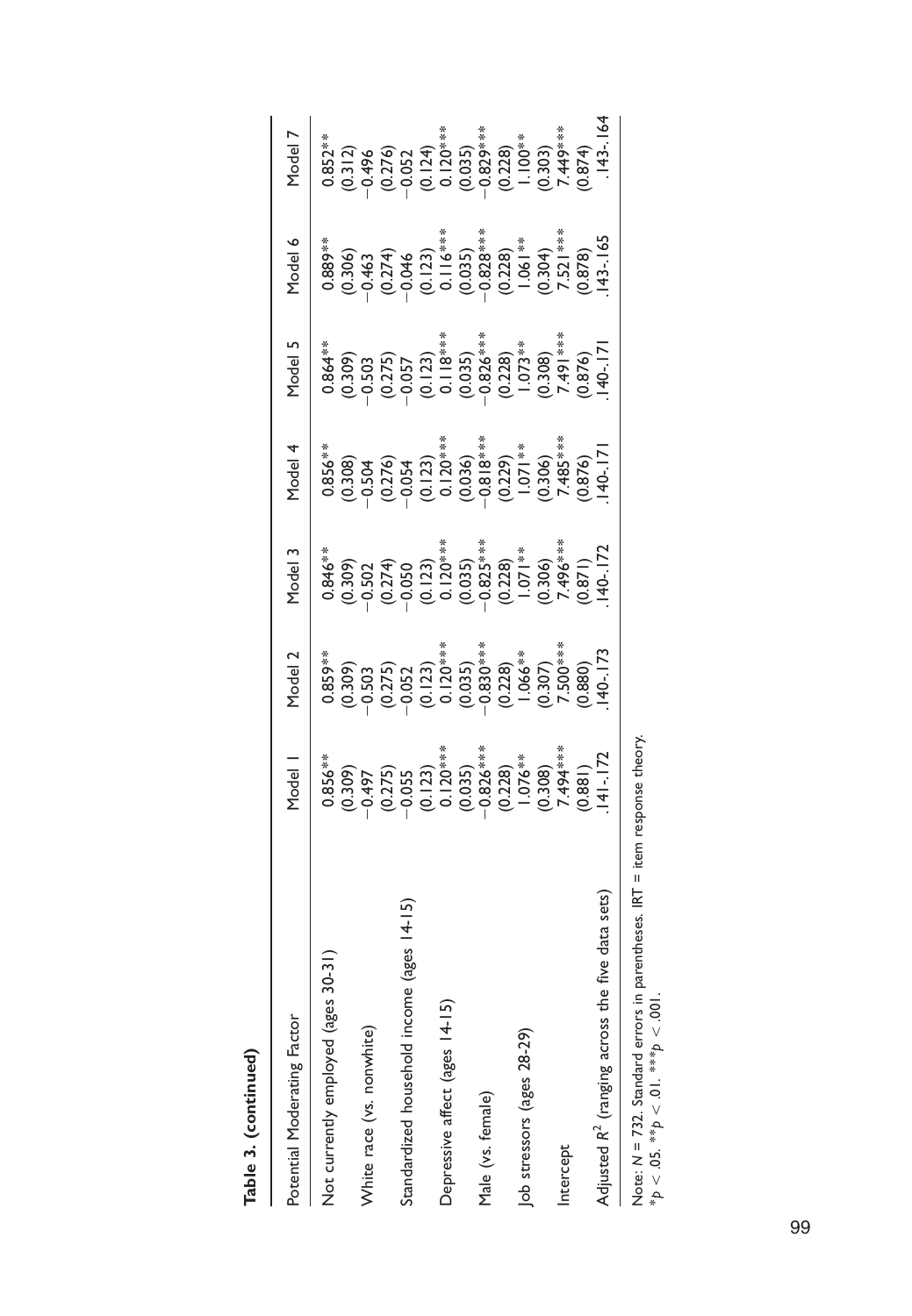Cam had mixed feelings after he was groped by a female client in a company vehicle. Cam was visibly upset during the interview and revealed that he had never told anyone about his harassment before. He felt conflicted about whether he should tell anyone, saying, ''I don't know if it's right or wrong to tell someone.'' After his experience, Cam said he has become more suspicious of people in his interactions. ''I feel that I need to be careful,'' Cam said. ''I need to look at people, and just to be conscious that there's bad people and good people out there and you don't know who you're going to run into.''

Marie and Erin also described mixed feelings, as they were unhappy with the ongoing harassment they experienced but "put up with it" to keep their jobs. Marie, who reported verbal harassment on her survey items, struggled with the stress caused by the verbal ''come-ons'' of male coworkers in her most recent job in the construction industry:

Sometimes guys would just stare at you. And that is annoying. They say things like ''hey honey'' or something and sometimes that just gets annoying. It was very common because I was working out in the field outside with the guys every day. What's really hard is the fact that you still need to be in a working relationship with these people if you expect to keep the job. If you wanted to leave, sure you could file a claim or do whatever, but if you want to stay at the job, some [of] it I guess to a certain extent you kind of feel like you have to put up with.

As with Marie, Erin noted many things she enjoyed about her job as a school custodian (e.g., friends at work, autonomy), which strengthened her resolve to keep her job even though a coworker regularly sexually harassed her. Erin was on medical leave at the time of her interview, receiving just two thirds of her regular salary, because her harasser had injured her after coming up from behind her and picking her up. Erin describes the strain she felt in this situation:

I only make enough to cover exactly what is here [pointing around apartment]. And I have no money left over. For me to lose some money, I'm probably gonna have to rob Peter to pay Paul, you know what I mean? Or go get Grandpa and say, ''Hey, borrow me some money,'' and then cover this dough with that dough.

Erin, whose survey results indicate she experienced verbal and physical harassment, said that in the end she did not believe her experience would have a lasting impact. In Erin's words, ''I was mad about it but it really doesn't affect me much. I mean, I'm over it. It happened; I got over it.''

For other interviewees, the impact was more lasting. These participants described the selfdoubt they felt after being harassed, even blaming themselves in some cases. This was most common among interviewees who worked in environments that were otherwise friendly, where coworkers mingled and got along well. Pam says she ''felt some responsibility'' for not rejecting a coworker's advances more assertively when working at a local diner. But, she explains, ''the atmosphere there was so much like a family. Most people just got along. That may be one of the reasons why I never put up a fuss about it. I definitely feel now that I should have taken more responsibility, on my part, for things that were said.''

Liz, who worked at a communications firm, also blamed herself. Liz said, ''I lost so much of my self-esteem by working there because I always felt like 'there's something wrong with me.''' Rather than blame her harassers, Liz said, ''I so much felt like it was just me and that I had a really big problem getting along with other people.'' Self-blame was common among the interviewees. Some blamed themselves for interpreting as harassment conduct that others saw as unproblematic. These participants experienced stress not only from harassment but also from the knowledge that their perceptions differed from those of at least some of their coworkers.

Not all interviewees blamed themselves or had mixed feelings. Some felt angry—at their own harassers and sometimes at harassers in general. While working as a prison guard, Jerry described the anger he felt after a male harasser grabbed him inappropriately in the hallway. ''I freaked,'' he said.

I'm like, ''You don't do that, you just don't do that.'' One, this is the workplace, and two, you don't know me, you don't know anything about me, you don't do that. Well I freaked out and my friends were on me. They were joking with me, and I was more mad just because he did it, not because it was like embarrassing. You just don't do that.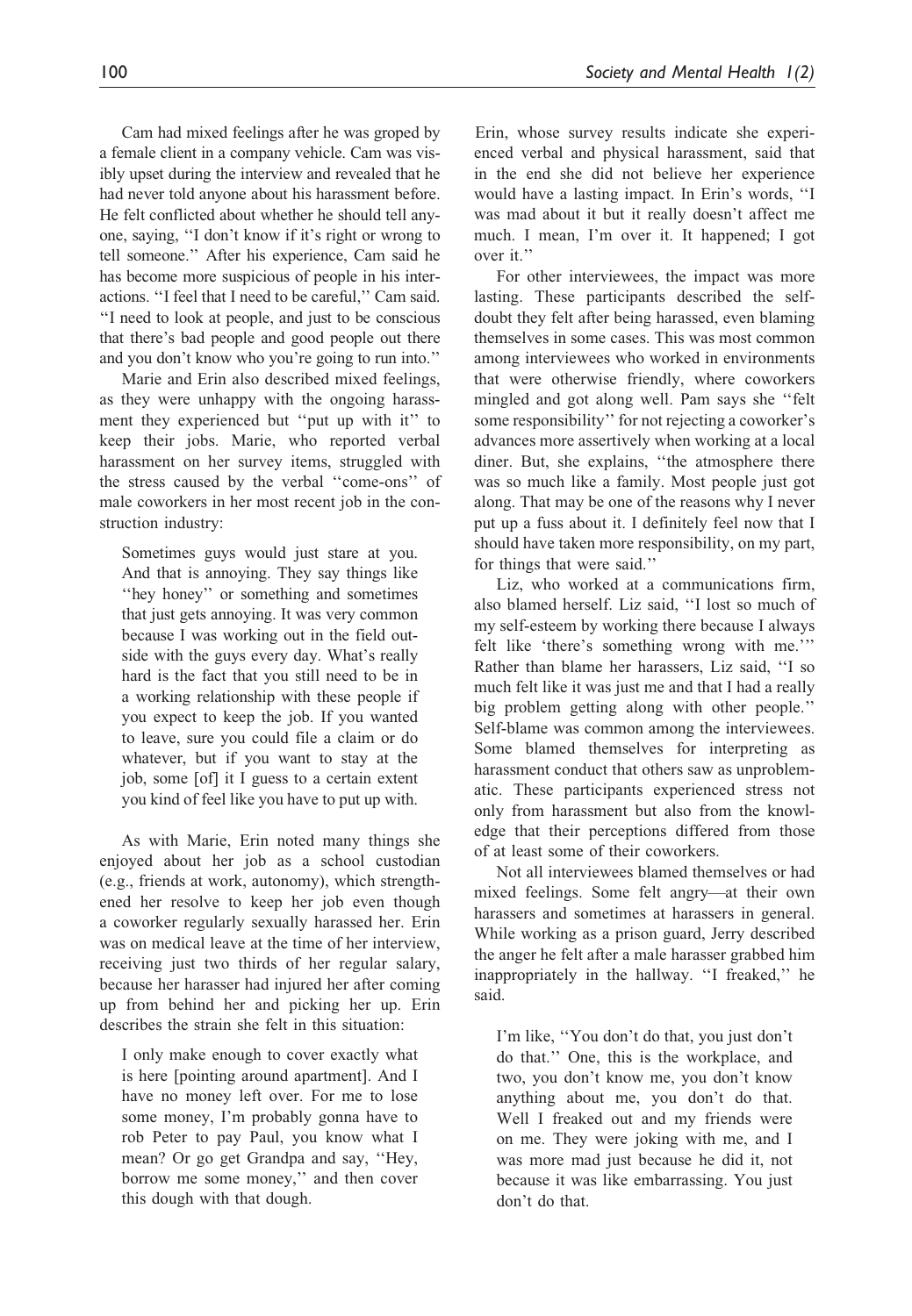Jerry's harasser was later fired for his actions.

Bethany says that the offensive remarks about her body she endured as a teenage fast food worker have made her ''a lot less tolerant'' of harassment today, making her ''more angry that they think they can just do that.'' Rachel, whose coworker at a restaurant once ''came from behind'' and "grabbed" and "rubbed up against" her, says she would respond the same way today: She reported her harasser and emphatically stated that she would do the same if it happened again. Rachel did not blame herself or wish she had interpreted her experiences differently. Instead, she and other interview participants directed their anger toward harassers, toward employers who responded poorly, and toward harassment more generally.

Whether respondents described mixed feelings, self-doubt, or anger, the theme of resilience resonated throughout the interviews. Even those who felt some negative psychological impact were determined that the impact not be lasting. Their descriptions of their experiences indicate that although sexual harassment may have a negative psychological impact for some, its effects may be tempered by workers' determination to overcome such negative experiences. Holly, who was groped by a client at a company event, summarized the impact of her experience in a way similar to many of our interview participants. Holly said, ''I've never been one to let my emotions control my life or make this [a] life changing [experience]. It is not a good thing and I don't think it should happen to anybody and I'm not belittling the situation but that's my personality.'' As with other respondents, Holly describes herself as someone who will not and does not define herself on the basis of her harassment experiences. Instead, Holly and our other interview participants focused on getting through the negative experiences and overcoming them in the long term.

Like Holly, Dan described the difficulties of dealing with verbal harassment from his coworkers at his post office job and also exhibited resilience. Although he did not report the harassment, Dan said that his experience made interactions at work difficult and uncomfortable. In the long run, he said he has grown from the experience. Dan said, ''I think that it's affected me in a way that I can look at it and take with me a positive attitude that I don't work there anymore. But no, me personally, I don't think that it's affected me at all.'' Dan, whose experience made him realize he did not want to work in the post office for

the rest of his life, reported being much less tolerant of harassment today because he is ''more mature,'' and he ''would be able to approach it and actually bring it up and say, 'Okay, this is happening and I think it's offensive." According to Dan, he will no longer allow harassment to affect his life.

Although resiliency was a theme in our interviews, we also see similarities more consistent with findings from the survey data: Many of the men we interviewed, like the women, are emotionally affected by their experiences with sexual harassment.

## **DISCUSSION**

A fundamental question in sexual harassment research is whether harassment has a real and sustained impact on mental health or whether its effects are trivial or ephemeral (Schneider et al. 1997). Our results support the former position. Consistent with stress research, our quantitative analyses indicate that harassment is a stressor that has a positive and linear relationship with depressive affect for both men and women, even after controlling for past depressive symptoms, harassment experiences, and other workplace stressors. Importantly, we also find evidence that harassment early in the career has long-term effects on depressive symptoms in adulthood, in part because of stress proliferation. Our interviews suggest that harassed workers feel annoyed, angry, and conflicted, often leading to self-blame and self-doubt.

The stress literature has long noted the lasting psychological impact of stressful events or circumstances (Pearlin 1989), especially when stressors are chronic, unpredictable, or threatening to one's identity or life goals (Avison and Turner 1988; Thoits 1991). We find similar patterns among targets of sexual harassment. Our quantitative data showed that the effects of harassment are indeed lasting, as harassment experiences early in the career were associated with heightened depressive symptoms nearly 10 years later.

The study findings suggest that stress proliferation—not the stability of depressive symptoms or diminished socioeconomic attainment—is the mechanism that links early career harassment to later-life depressive symptoms. That is, early targets of harassment experience heightened emotional distress later in their career in part because their early harassment experiences increase their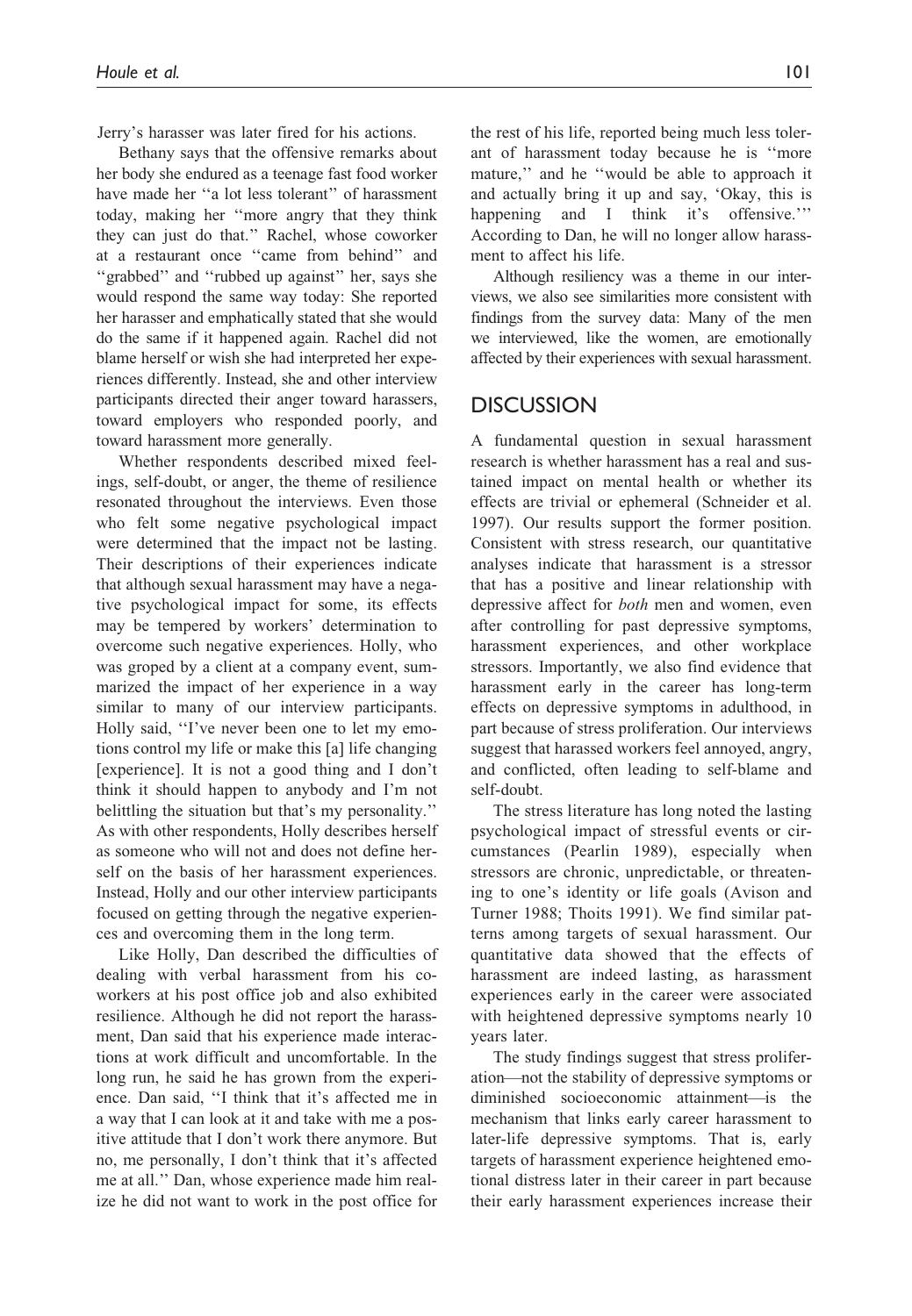risk of being targets of harassment throughout their career. However, harassment may also lead to stress in other domains, such as family conflict or negative stressful life events. Future research should further explore processes of stress proliferation among targets of workplace harassment to understand the full emotional cost of workplace sexual harassment.

Although stress theory's differential-vulnerability hypothesis posits that stressful experiences' impact on mental health and well-being may vary across groups, we find little evidence that prior depressive symptoms, harassment, or gender condition or moderate sexual harassment's effects on depressive symptoms. This is consistent with other work finding little support for a differential-vulnerability hypothesis (Kessler and McLeod 1984; Turner, Wheaton, and Lloyd 1995).

Although our longitudinal survey measures of harassment and mental health represent an improvement compared to past research, these measures may still fail to capture important aspects of target vulnerability, such as coping resources and strategies (Fitzgerald et al. 1997). Our interviews tap a broader range of attitudes and attributes and suggest that preexisting individual differences may shape reactions to harassment. Among interviewees, resiliency emerged as a theme for both women and men. For instance, Holly asserted that her positive outlook helped her overcome her harassment experiences, suggesting that differences in individual resilience and coping resources may moderate the impact of harassment on mental health. It is possible that respondents may be less resilient when harassment is more frequent and pervasive, which, as we show in the quantitative analyses, is associated with diminished mental health.

Our qualitative interviews also suggest that harassment may affect dimensions of mental health other than depressive symptoms. Our qualitative analysis shows that harassment led to feelings of anger, self-blame, and self-doubt. Research suggests the importance of anger as a dimension of mental health and emotionality (Schieman 1999), but no research to our knowledge has considered how harassment, a common workplace stressor, influences feelings of anger. Moreover, if harassment is associated with self-doubt and self-blame, then harassment may diminish coping resources, such as self-esteem and mastery.

Finally, our qualitative interviews also raise questions about the role that organizational context may play in shaping how targets emotionally respond to and cope with harassment. The women who were interviewed seem to have reacted more negatively to harassment when it occurred in a work environment they had once considered safe or when it occurred in an all-male environment. For instance, Marie received very little support from coworkers when she was harassed on a construction site in an all-male environment, an experience in sharp contrast with that of Erin, whose autonomy and friends at work helped her cope with her harassment experience. Although we lacked detailed measures of organizational context in our quantitative analysis to assess whether they conditioned or mediated the harassment-distress relationship, future research should examine how workplace characteristics, such as the gender context of the workplace, may moderate the psychological impact of sexual harassment.

Although our mixed-methods approach provides evidence that harassment is a distressing experience for targets, we remain cautious in interpreting our findings as causal associations between stressors and poor mental health. We account for many potential confounders, but we cannot rule out spuriousness resulting from unobserved characteristics that might influence depressive affect and harassment experiences. Second, we are unable to draw strong conclusions about gender differences in the effect of harassment on mental health, because our study uses only a single outcome measure of mental health (depressive symptoms). This may be especially problematic because the effects of stress on mental health in women are more likely to manifest as depression, whereas the effects of stress on mental health in men are more likely to manifest as substance abuse (Aneshensel, Rutter, and Lachenbruch 1991). Thus, we are surprised not to have found a gender interaction in our study, because the effects of harassment on mental health should be more likely to manifest as depressive symptoms for women. Future research should use multiple measures of mental health (such as depressive symptoms and alcoholism) to draw conclusions about sex and gender differences in the association between harassment and mental health. We also have limitations in our quantitative and qualitative samples that may hinder the generalizability of our findings. Finally, our measure of sexual harassment is based on targets' perceptions (rather than an objective measure), which may bias the findings of our study.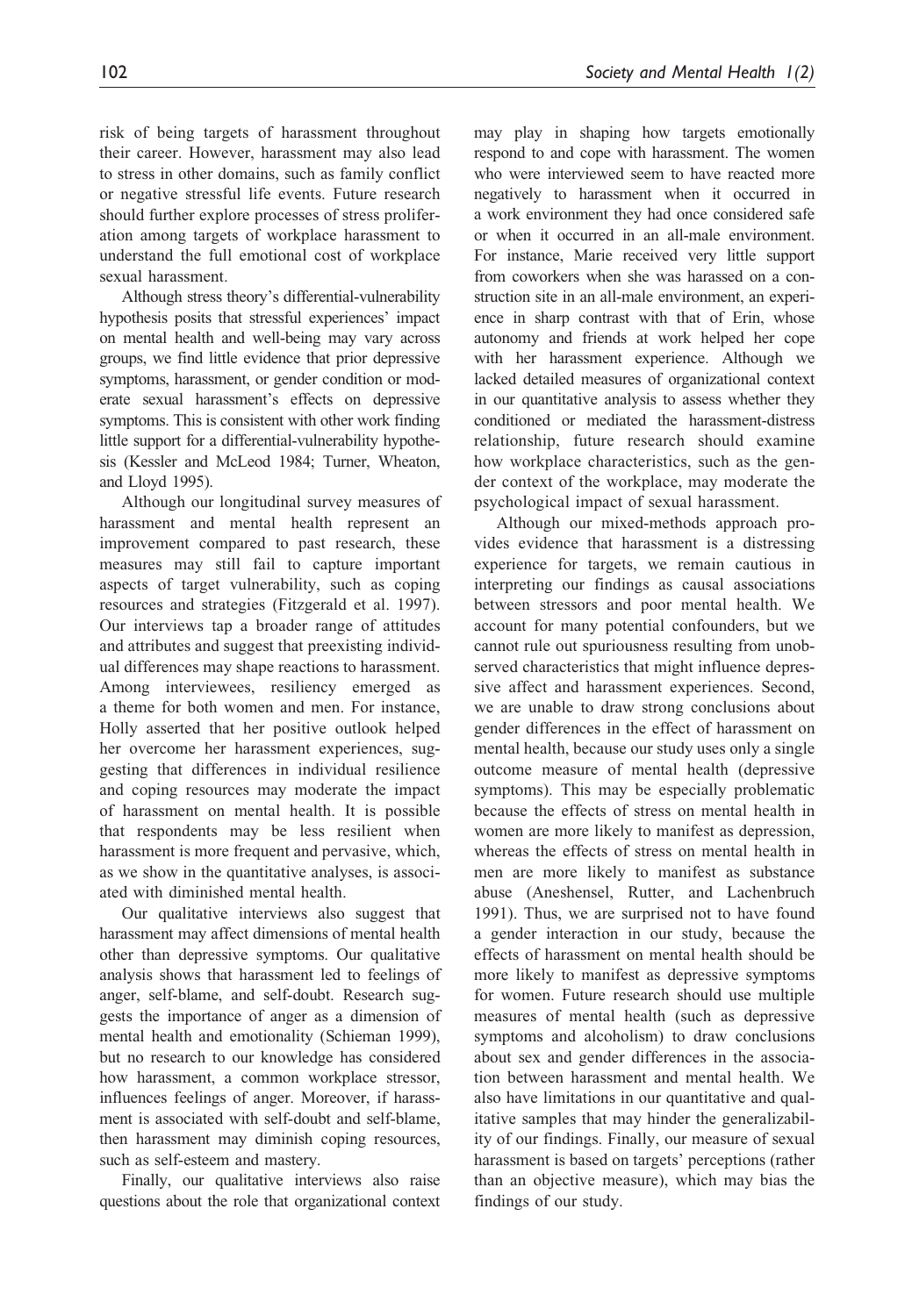In conclusion, whereas research on the mental health effects of sexual harassment were once criticized as ''junk science'' (McDonald and Lees-Haley 1995), a growing body of high-quality research has consistently shown negative effects of workplace harassment on mental health. Our study adds to this literature and the stress literature more generally by showing that sexual harassment influences depressive symptoms in both women and men, irrespective of whether they had previously experienced harassment or were already distressed. Future research should continue to investigate how personal attributes, resources, and organizational contexts shape target vulnerability and the relationship between harassment and mental health. Such work is critical to elucidating the pathways by which sexual harassment affects the lives of women and men across the occupational career.

## APPENDIX

Estimates for a Tobit Model Predicting Sexual Harassment at Ages 30 to 31

| <b>Predictor Variable</b>                     | Estimate<br>(Standard Error) |
|-----------------------------------------------|------------------------------|
| Harassment experiences                        |                              |
| (IRT scales)                                  |                              |
| Ages 29-30                                    | $0.323***$ (0.045)           |
| Ages 19-26                                    | $0.186***$ (0.047)           |
| Ages 14-18                                    | 0.012(0.028)                 |
| <b>Educational attainment</b>                 | $-0.014(0.037)$              |
| (ages $30-31$ )                               |                              |
| Currently married or                          | $-0.280*$ (0.130)            |
| cohabiting (ages 30-31)                       |                              |
| White race (vs. nonwhite)                     | $-0.162(0.167)$              |
| Standardized household<br>income (ages 14-15) | 0.044(0.072)                 |
| Depressive affect (ages 14-15)                | $0.059**$ (0.021)            |
| Male (vs. female)                             | $-0.027(0.131)$              |
| Intercept                                     | $-1.004**$ (0.363)           |

Note:  $N = 732$ . Standard errors in parentheses. IRT = item response theory.  $*_{p}$  < .05.  $*_{p}$  < .01.  $*_{p}$  < .001.

#### ACKNOWLEDGMENTS

An earlier version of this article was presented at the 2007 annual meeting of the American Sociological Association, August 11-14, New York. We thank Michael Parks and Donald Miller for research assistance. We are also grateful to Barry Ruback, Kim Menard, and the editor and reviewers of Society and Mental Health for helpful comments.

The author(s) disclosed receipt of the following financial support for the research and/or authorship of this article: The Youth Development Study is supported by a grant, ''Work Experience and Mental Health: A Panel Study of Youth,'' from the National Institute of Child Health and Human Development (HD44138); it was previously supported by the National Institute of Mental Health (MH42843). We also received support from the University of Maine's Women in the Curriculum program. Jeremy Staff gratefully acknowledges support from a Mentored Research Scientist Development Award in Population Research from the National Institute of Child Health and Human Development (HD054467).

#### **NOTES**

- 1. Although both men and women are targets of harassment, sexual harassment is overwhelmingly perpetrated by men. Most sexual harassment against men is by other men (Berdahl, Magley, and Waldo 1996; Welsh 1999). Little research examines sexual harassment among men, but some research suggests that men who are targets of harassment may be targeted because of their sexuality or performance of masculinity (Berdahl et al. 1996; Waldo, Berdahl, and Fitzgerald 1998; Welsh 1999).
- 2. Results were the same when nonworkers at ages 28 to 29 were excluded from the analyses.

## **REFERENCES**

- Aneshensel, Carol S. and Leonard Pearlin. 1987. ''Structural Contexts of Sex Differences in Stress.'' Pp. 75-95 in Gender and Stress, edited by R. Barnett, L. Biener, and G. Baruch. New York: Free Press.
- Aneshensel, Carol S., Carolyn M. Rutter, and Peter A. Lachenbruch. 1991. ''Social Structure, Stress, and Mental Health: Competing Conceptual and Analytic Models.'' American Sociological Review 56:166-78.
- Avison, William R. and R. Jay Turner. 1988. ''Stressful Life Events and Depressive Symptoms: Disaggregating the Effects of Acute Stressors and Chronic Strains.'' Journal of Health and Social Behavior 29:253-64.
- Berdahl, Jennifer L., Vicki J. Magley, and Craig R. Waldo. 1996. ''The Sexual Harassment of Men? Exploring the Concept with Theory and Data.'' Psychology of Women Quarterly 20:527-47.
- Blackstone, Amy, Christopher Uggen, and Heather McLaughlin. 2009. ''Legal Consciousness and Responses to Sexual Harassment.'' Law and Society Review 43:631-68.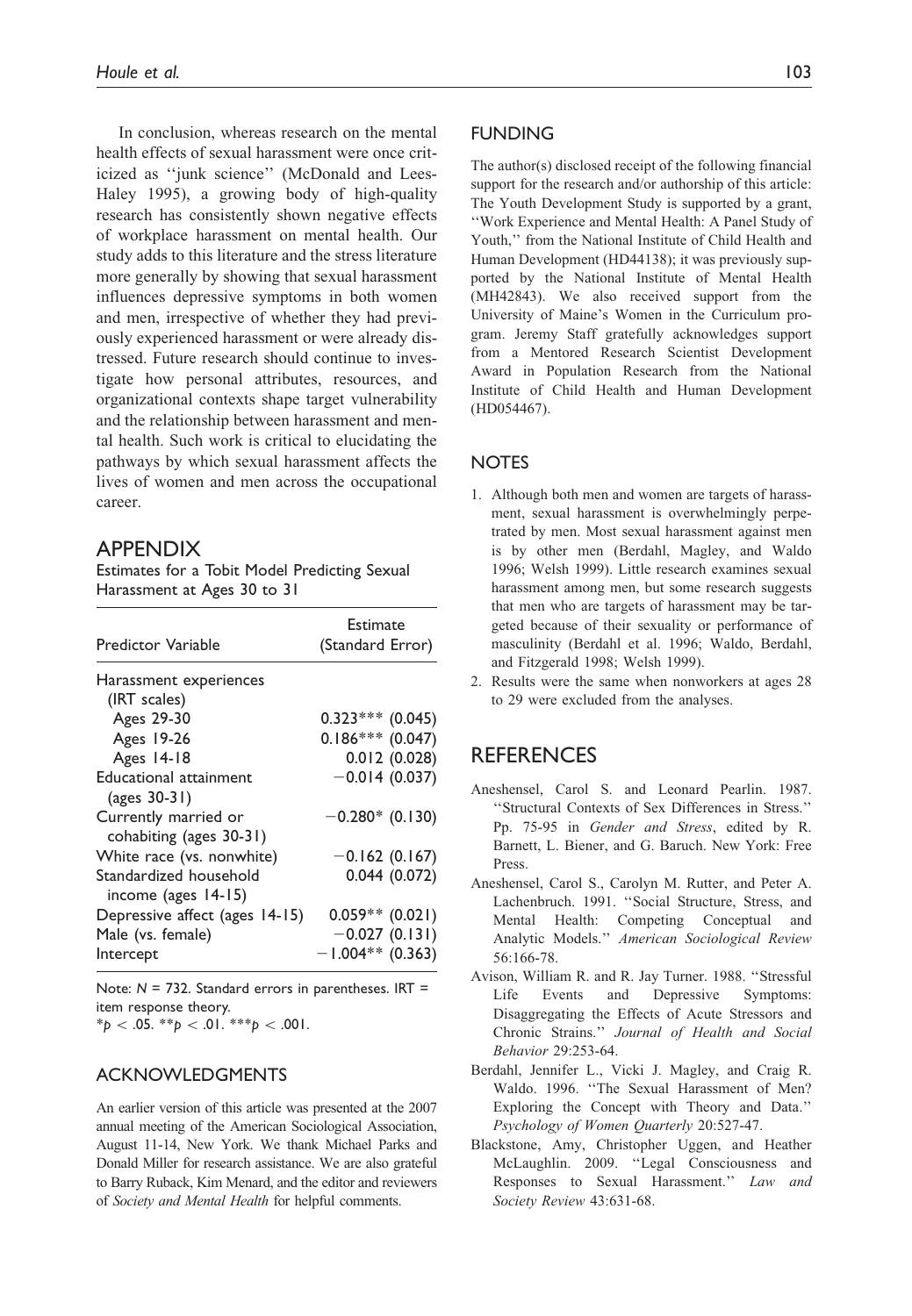- Coles, Frances. 1986. ''Forced to Quit: Sexual Harassment Complaints and Agency Response.'' Sex Roles 14:81-95.
- Elder, Glen H., Jr., Linda K. George, and Michael J. Shanahan. 1996. ''Psychosocial Stress over the Life Course.'' Pp. 247-92 in Psychosocial Stress: Perspectives on Structure, Theory, Life-Course, and Methods, edited by H. Kaplan. San Diego, CA: Academic Press.
- Esterberg, Kristin G. 2002. Qualitative Methods in Social Science Research. Boston: McGraw Hill.
- Fineran, Susan. 2002. ''Adolescents at Work: Gender Issues and Sexual Harassment.'' Violence against Women 8:953-67.
- Fitzgerald, Louise F., Fritz Drasgow, Charles L. Hulin, Michele J. Gefland, and Vicki J. Magley. 1997. ''Antecedents and Consequences of Sexual Harassment in Organizations: A Test of an Integrated Model.'' Journal of Applied Psychology 82:578-89.
- Fitzgerald, Louise F., Charles L. Hulin, and Fritz Drasgow. 1994. "The Antecedents and Consequences of Sexual Harassment in Organizations: An Integrated Model.'' Pp. 55-73 in Job Stress in a Changing Workforce: Investigating Gender, Diversity, and Family Issues, edited by G. Keita and J. Hurrell. Washington, DC: American Psychological Association.
- Fitzgerald, Louise F. and Sandra L. Shullman. 1993. ''Sexual Harassment: A Research Analysis and Agenda for the 1990s.'' Journal of Vocational Behavior 42:5-27.
- Gefland, Michele J., Louise F. Fitzgerald, and Fritz Drasgow. 1995. "The Structure of Sexual Harassment: A Confirmatory Analysis across Cultures and Settings.'' Journal of Vocational Behavior 47:164-77.
- George, Linda K. 1999. ''Life-course Perspectives on Mental Health.'' Pp. 563-83 in Handbook of the Sociology of Mental Health, edited by C. S. Aneshensel and J. C. Phelan. New York: Kluwer Academic.
- Gruber, James E. 1990. ''Methodological Problems and Policy Implications in Sexual Harassment Research.'' Population Research and Policy Review 9:235-54.
- Gruber, James E. 1992. ''A Typology of Personal and Environmental Sexual Harassment: Research and Policy Implications for the 1990s.'' Sex Roles 26: 447-64.
- Gutek, Barbara and Mary Koss. 1993. ''Changed Women and Changed Organizations: Consequences of and Coping with Sexual Harassment.'' Journal of Vocational Behavior 42:28-48.
- Hambleton, Ronald K. and Hariharan Swaminathan. 1985. Item Response Theory: Principles and Applications. Boston: Kluwer-Nijhoff.
- Kessler, Ronald C. and Jane D. McLeod. 1984. ''Sex Differences in Vulnerability to Undesirable Life Events.'' American Sociological Review 49:620-31.
- Kilbourne, Barbara Stanek, Paula England, George Farkas, Kurt Beron, and Dorothea Weir. 1994. ''Returns to Skill, Compensating Differentials, and Gender Bias: Effects of Occupational Characteristics on the Wages of White Women and Men.'' American Journal of Sociology 100:689-719.
- Lazarus, R. S. 1993. ''From Psychological Stress to the Emotions: A History of Changing Outlooks.'' Annual Review of Psychology 44:1-21.
- Loy, Pamela and Lea Stewart. 1984. ''The Extent and Effects of the Sexual Harassment of Working Women.'' Sociological Focus 17:31-43.
- Mackinnon, Catharine A. 1979. Sexual Harassment of Working Women: A Case of Sex Discrimination. New Haven, CT: Yale University Press.
- McDonald, James J., Jr. and Paul R. Lees-Haley. 1995. ''Avoiding 'Junk Science' in Sexual Harassment Litigation.'' Employee Relations Law Journal 21: 51-71.
- Mortimer, Jeylan. 2003. Working and Growing Up in America. Cambridge, MA: Harvard University Press.
- Mortimer, Jeylan, Carolyn Harley, and Jeremy Staff. 2002. ''The Quality of Work and Youth Mental Health.'' Work and Occupations 29:166-97.
- Osgood, D. Wayne, Barbara J. McMorris, and Maria T. Potenza. 2002. ''Analyzing Multiple-item Measures of Crime and Deviance: I. Item Response Theory Scaling.'' Journal of Quantitative Criminology 18: 267-96.
- Osman, Suzanne L. 2004. ''Victim Resistance: Theory and Data on Understanding Perceptions of Sexual Harassment.'' Sex Roles 50:267-75.
- Pearlin, Leonard. 1989. ''The Sociological Study of Stress.'' Journal of Health and Social Behavior 30: 241-256.
- Pearlin, Leonard, Scott Schieman, Elena M. Fazio, and Stephen Meersman. 2005. ''Stress, Health, and the Life Course: Some Conceptual Perspectives.'' Journal of Health and Social Behavior 46:205-19.
- Pryor, John B. and Louise F. Fitzgerald. 2003. ''Sexual Harassment Research in the United States.'' Pp. 79-100 in Bullying and Emotional Abuse in the Workplace: International Perspectives in Research and Practice, edited by S. Einarsen, H. Hoel, D. Zapf, and C. L. Cooper. London: Taylor and Francis.
- Reskin, Barbara. 2000. ''Getting It Right: Sex and Race Inequality in Work Organizations.'' Annual Review of Sociology 26:707-709.
- Richman, Judith A., Kathleen M. Rospenda, Stephanie J. Nawyn, Joseph A. Flaherty, Michael Fendrich, Melinda L. Drum, and Timothy P. Johnson. 1999. ''Sexual Harassment and Generalized Workplace Abuse among University Employees: Gender-linked Prevalence, Sources and Mental Health Outcomes.'' American Journal of Public Health 89:358-63.
- Royston, Patrick. 2009. ''Multiple Imputation of Missing Values: Further Update of ICE, with an